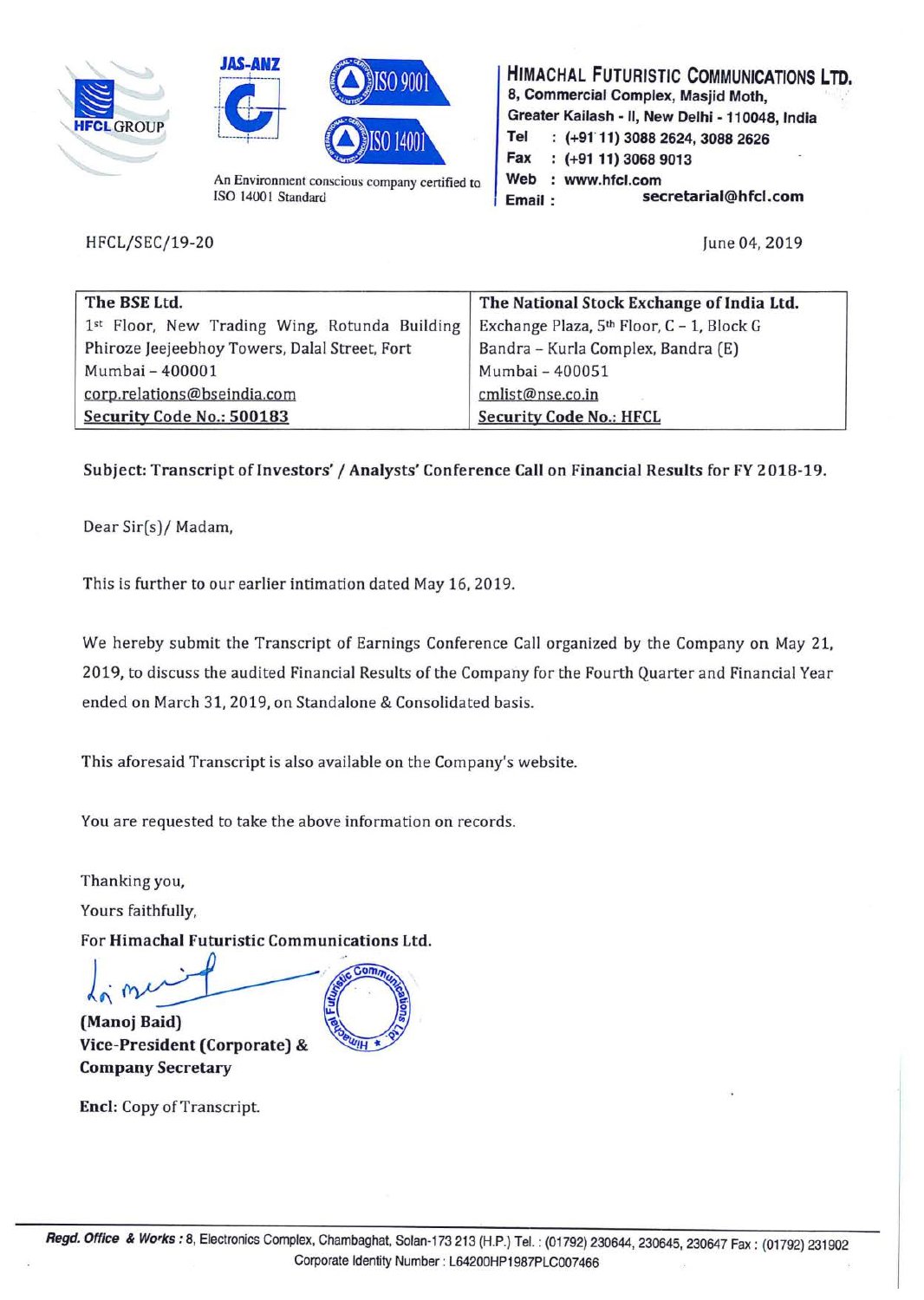## **Himachal Futuristic Communications Limited Q4 and FY ended 19 Earnings Conference Call May 21, 2019**

- **Moderator:** Ladies and gentlemen, good afternoon. And welcome to the Himachal Futuristic Communications Limited Q4 FY19 and FY 19 Earnings Conference Call. As a reminder, all participant lines will be in listen-only mode. And there will be an opportunity for you to ask questions after the presentation concludes. Should you need assistance during the conference call, please signal an operator by pressing "\*" then "0" on your touchtone phone. Please note that this conference is being recorded. I now hand the conference over to Mr. Anuj Sonpal from Valorem Advisors. Thank you and over to you Mr. Sonpal.
- **Anuj Sonpal:** Thank you, Stephen. Good afternoon, everyone, and a warm welcome to you all. My name is Anuj Sonpal, we represent the investor relations of Himachal Futuristic Communications Limited. On behalf of the Company, I would like to thank you all for participating in the Company's earnings conference call for quarter four of financial year 2019 and the full financial year 2019.

Before we begin, I would like to mention a short cautionary statement, as always. Some of the statements made in today's earnings conference call may be forward-looking in nature. Such forward looking statements are subject to risks and uncertainties, which could cause actual results to differ from those anticipated. Such statements are based on management's beliefs as well as assumptions made by and information currently available to management. Audiences are cautioned not to place undue reliance on these forward looking statements in making any investment decisions. The purpose of today's earnings conference call is purely to educate and bring awareness about the Company's fundamental business and financial quarter and year under review.

I would now like to introduce you to the management participating with us in today's earnings concall. We have with us Mr. Nahata – Promoter & Managing Director, and Mr. V. R. Jain – CFO.

Without much delay, I request Mr. Nahata to give his opening remarks. Thank you. And over to you, sir.

**Mahendra Nahata:** Very good afternoon to all of you, gentlemen and ladies. And thank you, Anuj, for the introduction. I am Mahendra Nahata, Managing Director of the Company. I would like to welcome and thank you all for joining us in today's earnings conference call for the fourth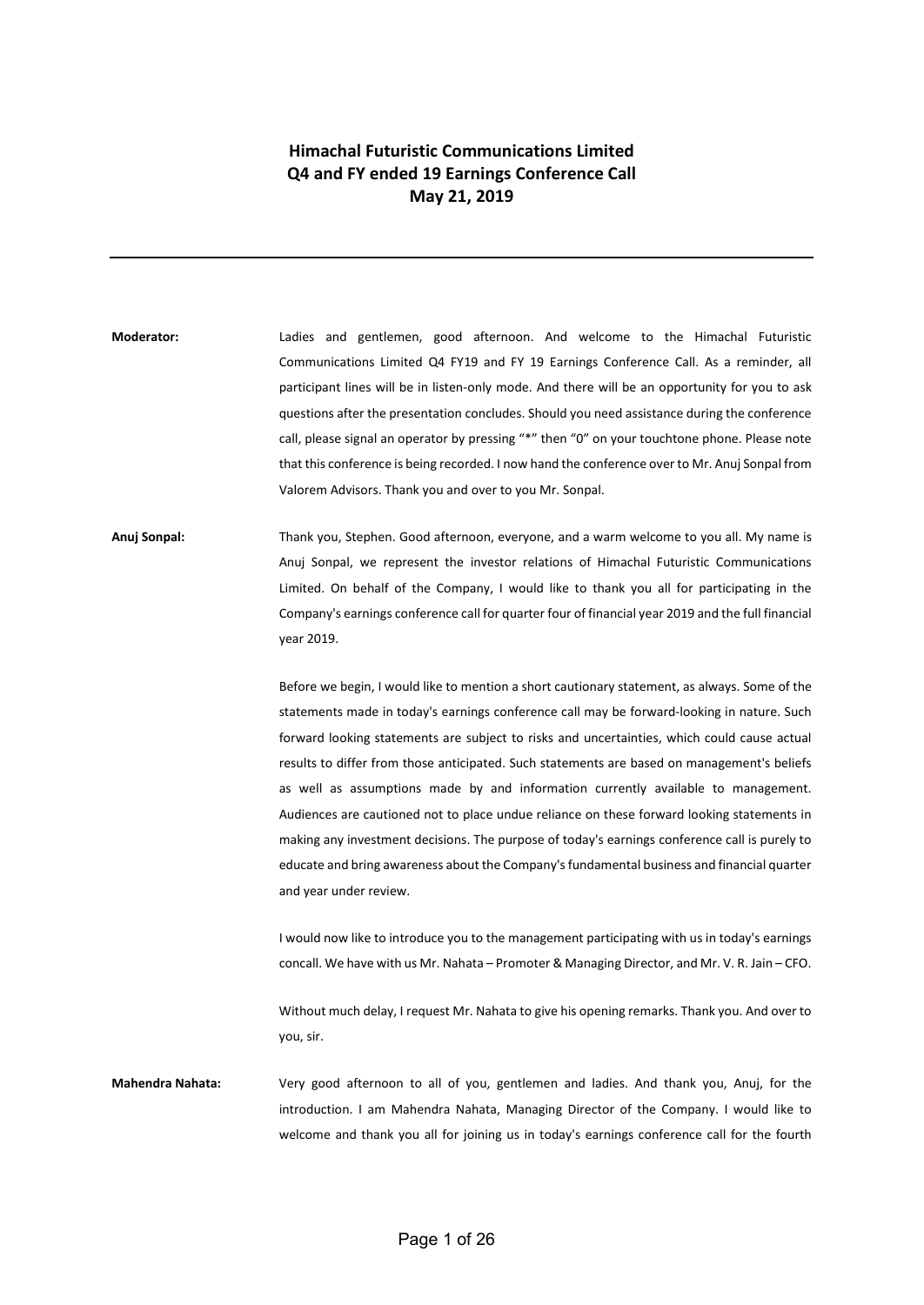quarter and financial year ended 31st March, 2019. I trust that all of you have had a chance to have gone through the results which were announced on 15th May, 2019.

Well, before I begin, I would like to give you some background about the Company and its activities. HFCL is an established leader in communication network solution for more than last three decades. The Company's activities cover the entire value chain from manufacturing optical fiber cables, high-end transmission and access equipment, services products to implementation of communication networks. The Company specializes in providing turnkey solutions to telecom service providers, railways, defense, smart city and surveillance projects. We have deployed more than 100,000 kilometers of, optical fiber cable network and 25,000 cell sites for different mobile operators. The Company has state-of-the-art technology driven manufacturing facilities, comprising of a telecom equipment manufacturing unit at Solan in the state of Himachal Pradesh, optical fiber cable manufacturing facility in Goa, with a capacity of 8 million fiber kilometers per year.

Company's subsidiary, HTL Limited, which is located in Chennai, has OFC capacity of 7 million fiber kilometers per annum which is being expanded to 10.5 million fiber kilometer per annum. HTL also has a manufacturing unit in Hosur in the state of Tamil Nadu for FRP rods, IGFR and ARP, which are the raw materials required in manufacturing of optical fiber cable. As part of backward integration plan, we are also setting up a greenfield optical fiber manufacturing facility with a capacity of 6.4 million fiber kilometers in Telangana, which will strengthen the supply chain of the Company and also enhance its operating margins.

The Company is consistently working for increasing its portfolio of products with new technologies and is developing new products like backhaul radios, high capacity radio relay, Wi-Fi network products, cloud-based management platform and security and surveillance products. The Company is also developing various defense equipment like electronics fuses, night vision, unmanned aerial vehicles, etc. All these products being developed by the Company have high demand potential.

Company has been making concerted efforts to continue on growth trajectory, as can be seen in the performance of the Company in last few years. A lot of focused initiatives are being taken to adhere to the best of business practices with corporate governance at the core. As a part of business transformation and to achieve sustained and even higher growth, we have divided our operations into various strategic business units, which are being managed by competent professionals as independent profit centers. We have the best of talent available in our Company. We have also introduced performance-based ESOP scheme to reward the talent. We are cautious of good governance, guarding reputation, respect our capital and critical analysis before decision making.

Now, let me also take you all through the financial highlights of the Company for the fourth quarter of the financial year 2018 2019.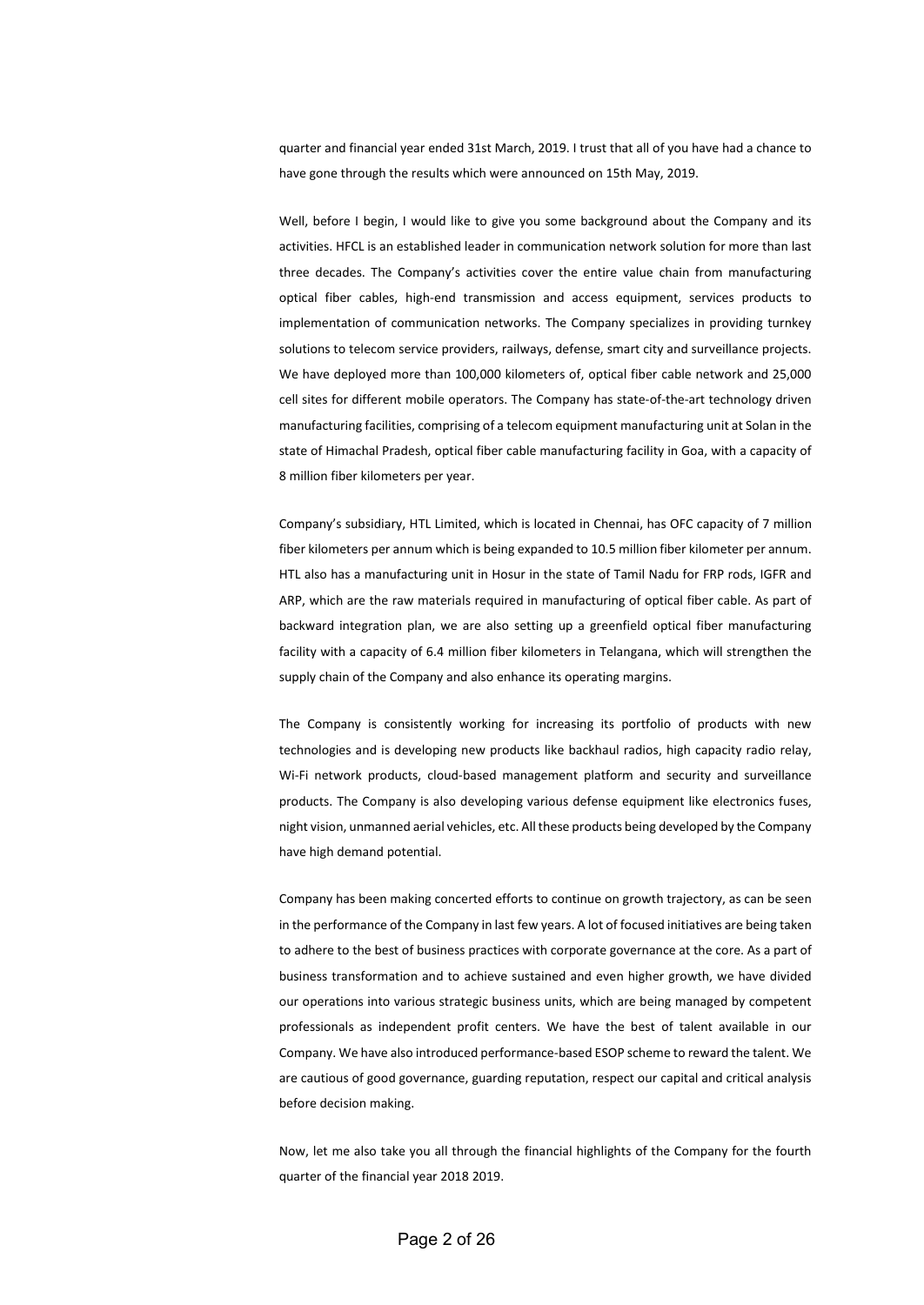Our income for the quarter stood at Rs.1,137 crores as compared to Rs.954 crores in the same quarter last year, which is an increase of 19.2% on year to year basis. EBITDA for the quarter has gone up from Rs.87 crores in Q4 FY18 to Rs.108 crores this quarter and EBITDA margin has also increased to 9.46% against 9.12% in Q4 of FY18. Profit before tax for the quarter has gone up from Rs.69 crores in FY18 to Rs.84 crores in the last quarter. And profit before tax margin has also increased to 7.41% as against 7.21% in Q4 FY18. Profit after tax was reported at Rs.52 crores in Q4 of FY19 as against Rs.59 crores in FY18. PAT margin stood at 4.53% as against 6.15% in Q4 FY18. It is to be understood that PAT margin is lower than compared to Q4 FY18 due to the Company moving away from tax shelter, resulting into increased tax payout of Rs.22.7 crores during Q4 and it is not decrease in operating margins but it is the increasing tax payment which has reduced the profit after tax.

Coming to the financial performance for FY19 on a yearly basis. Our consolidated income stood at Rs.4,785 crores as compared to Rs.3,273 crores in FY18, which is an increase, a decent increase rather, of 46% on year to year basis. As far as segmental revenues are concerned, there has been a significant growth in the telecom manufacturing products, clocking a revenue of Rs.1,351 crores in FY19, compared to Rs.865 crores last year. Turnkey contracts and services contributed a revenue of Rs.3,386 crores in FY19 compared to Rs.2,382 crores last year. Absolute EBITDA grew by 49% at Rs.458 crores in FY19 compared to Rs.308 crores last year. EBITDA margin for the year improved to 9.58% in FY19 from 9.4% in FY18. Profit after tax increased by 35% to Rs.232 crores as compared to Rs.172 crores in FY18 and the PAT margin stood at 4.85% as against 5.25% in FY18. And as I said earlier, PAT margin has slightly reduced due to our Company moving away from tax shelter, which has resulted in higher tax burden. Debt equity stands at a very comfortable level of 0.41 with a total debt of Rs.590 crores to the Company. EPS grew to Rs.1.75 from Rs.1.35 in FY18.

During the year Company undertook decisions on growth and capacity expansions in optical fiber cable business, and is happy to announce that the capacity of OFC plant in Chennai has increased from 4 million fiber kilometer to 7 million fiber kilometers p.a., and is further being increased to 10.5 million fiber kilometers p.a., taking the consolidated optical fiber cable manufacturing capacity to 18.5 million fiber kilometers per year. However, in view of the temporary softening of OFC demand, the Board of Directors of the Company has decided to put on temporary hold the Company's plan of optical fiber cable manufacturing facility in Telangana. However, the backward integration plan for manufacturing of optical fiber with capacity of 6.4 million fiber kilometers is on track and will commence its commercial operations as per schedule, which is expected to improve our operating margin. The Company has been exporting fiber optic cable to a large number of countries including those in Europe and Middle East. With increase in product portfolio, we are putting higher emphasis on development of export markets.

On order book side, I am happy to say the Company has had sustained strengthening of Order book year-on-year basis. The Company's Order book stands at Rs.11,350 crores, almost 2.5x of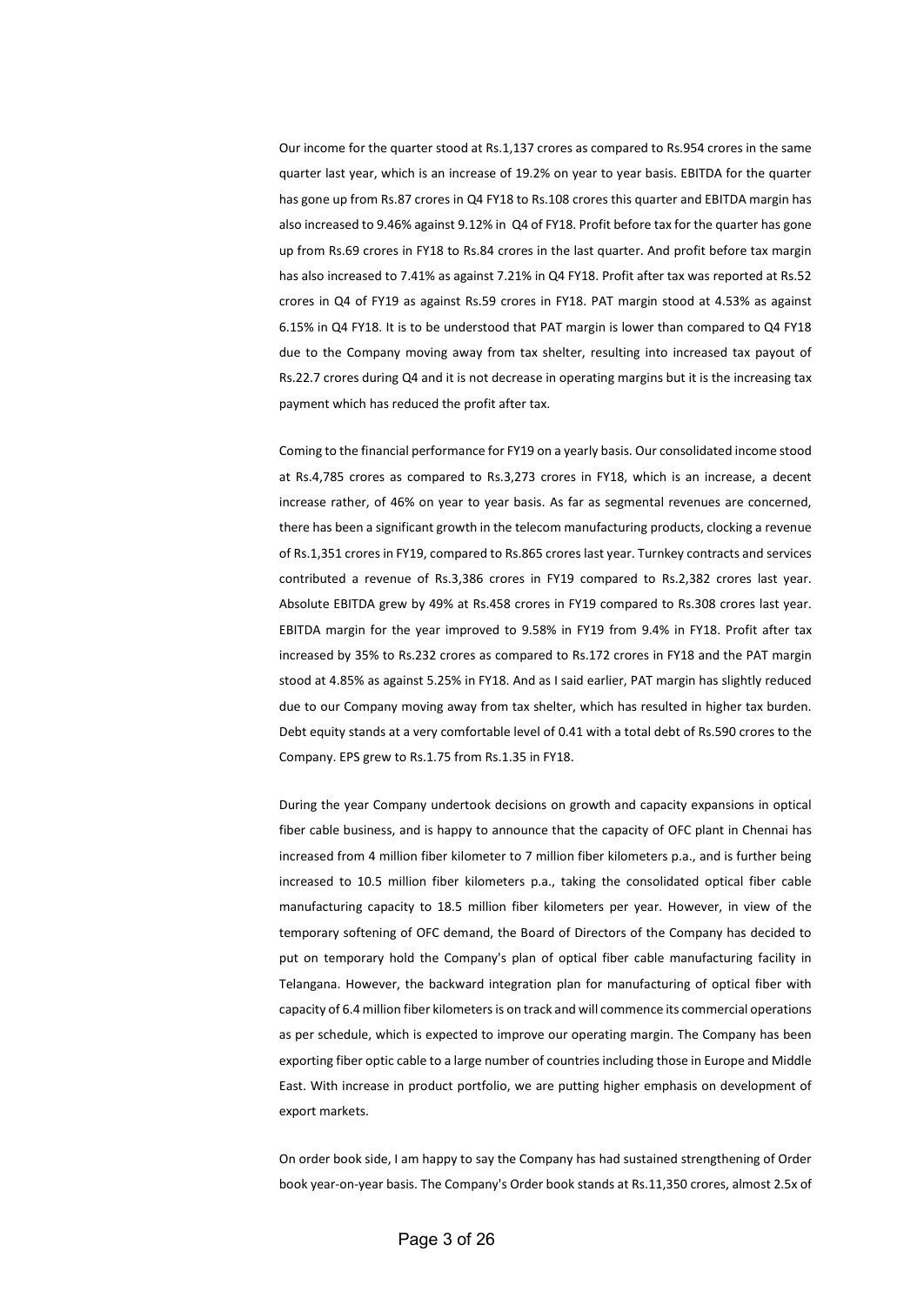FY19 revenues of the Company. The Company has secured high-value order from the reputed customers like Reliance Jio, Tata Projects, Larsen and Toubro, Bharat Broadband, defense through BSNL, to name a few, and expectsstrong pipeline of orders ahead. It gives me immense pleasure to also announce that the Company has received its first two overseas railway projects as part of its turnkey solutions from Larson and Toubro for implementation of telecom network for the Mauritius metro train and Dhaka metro mass rapid transit system.

Towards adding new products in its portfolio, the Company has also acquired controlling stake in Raddef Private Limited, innovation based focused company specializing in radio frequency and microwave system, with a wide bouquet of components and subsystems for the application in defense, aerospace and communication sector.

With respect to corporate actions, the Board of Directors at its meeting held on 15th May 2019, has recommended a dividend of 10% on equity shares of the face value of Rs.1 each, which shall result into total payout of Rs.15.03 crores including taxes.

Looking ahead in the future, friends, the opportunity landscape continues to become bigger and brighter for an integrated telecom solution provider like us. Policy initiatives towards robust digital communication infrastructure will see huge telecom infrastructure development and extensive fiberization., With aggressive 4G and FTTH rollout, along with 5G on the anvil, networks shall become denser and deeper, thereby creating more demand of the Company's products and services. Further modernization of Railway Communication and Signaling Systems, Make in India thrust for Defense Procurement and continued investment in Smart Cities and Surveillance Projects shall amplify HFCL's growth prospects.

To conclude, we are expecting a favorable kickoff to FY 2020 with strong Order book in hand. With that, I would like to open the floor for any question. Thank you gentlemen and ladies. Thanks a lot.

- **Moderator:** Thank you very much. We will now begin the question-and-answer session. First question is from the line of Rohit Uri from Progressive Shares. Please go ahead.
- **Rohit Uri:** Sir, I have two broad questions, which are slightly futuristic in nature. The first one is related to this recent acquisition that we had, that is related to Raddef Private Limited. So, if you can just give a little bit of a broader aspect to this. What is the cost of acquisition and what sort of value addition do you see from this acquisition that has happened recently?
- **Mahendra Nahata:** You know, Raddef is an innovation based company which has got R&D Lab in Bangalore. We have acquired this company very recently and we have announced this just last week only. The amount of transaction towards payment for equity buyout and loan is about Rs.2.5 crores. We are going to make this company focused on R&D for our surveillance products in which, this company has a specialization. The people working in this company are specialized in radars,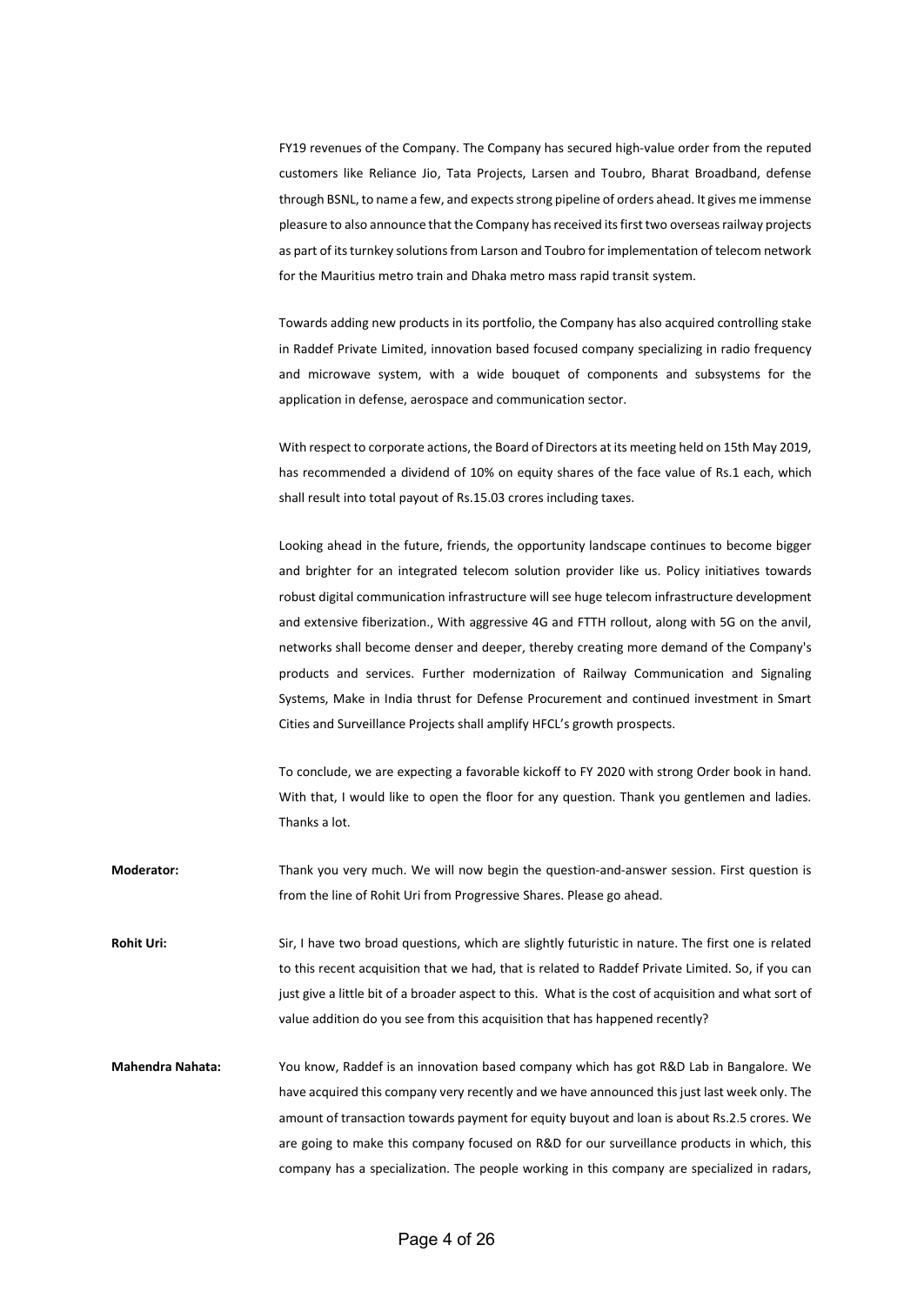owing to their background in DRDO and different kind of units. So, we are going to focus them on development of surveillance production, which is a typical kind of radar, for parametric security surveillance. So we are focusing the Raddef to develop that product and some of the sensors, optical sensors. What we propose, apart from this acquisition cost, is to invest another Rs.20 crores in the Raddef in the near future to enhance its R&D capabilities in terms of CAPEX and also investment in people.

Rohit Uri: So, what sort of revenues do you anticipate coming from this Raddef, as and when it grows, what sort of scribbling that you have done on the paper?

**Mahendra Nahata:** Raddef by itself will not have revenues. Raddef is going to develop products for HFCL. So the products which it develops for HFCL will get revenues to HFCL. Now, how much revenue would come out from these products is very difficult to say at this moment of time, because new products have to be developed and then they have to be sold and marketed. It's too early to project revenues, but definitely as our Company's focus is on in increasing its own product range, this will definitely add into revenue and also increase the profitability of the company in future.

**Rohit Uri:** So you mentioned that Raddef is already in association with DRDO so they must be having some sort of a background…

**Mahendra Nahata:** No, I didn't say that they were in association with DRDO.I said people working in Raddef were associated with DRDO or some other kind of a R&D organization. Raddef by itself was not in association with DRDO.

**Rohit Uri:** Okay. So these additional investments would be for R&D, which will help Raddef grow along with you?

**Mahendra Nahata:** Yes, absolutely. Raddef will grow. As Raddef would develop more products, it will grow. Same time it will develop products for HFCL and it will add into the kitty of HFCL's product range, which would have potential of increasing HFCL's revenue and profitability, both.

**Rohit Uri:** Okay. So the second question. In your opening remarks you mentioned that you have got the first overseas order which is from L&T, and that is for Mauritius Metro Express as well as Dhaka Metro Mass Rapid Transport, so what sort of revenues do you think,you will be able to get from these two projects?

**Mahendra Nahata:** Well, these two projects are expected to give us a revenue of somewhere around Rs.150 crores.

**Rohit Uri:** Okay. And do you see that the margins would be in the range of around 8% or so, 7% to 8%, is it fine, if we can work with that?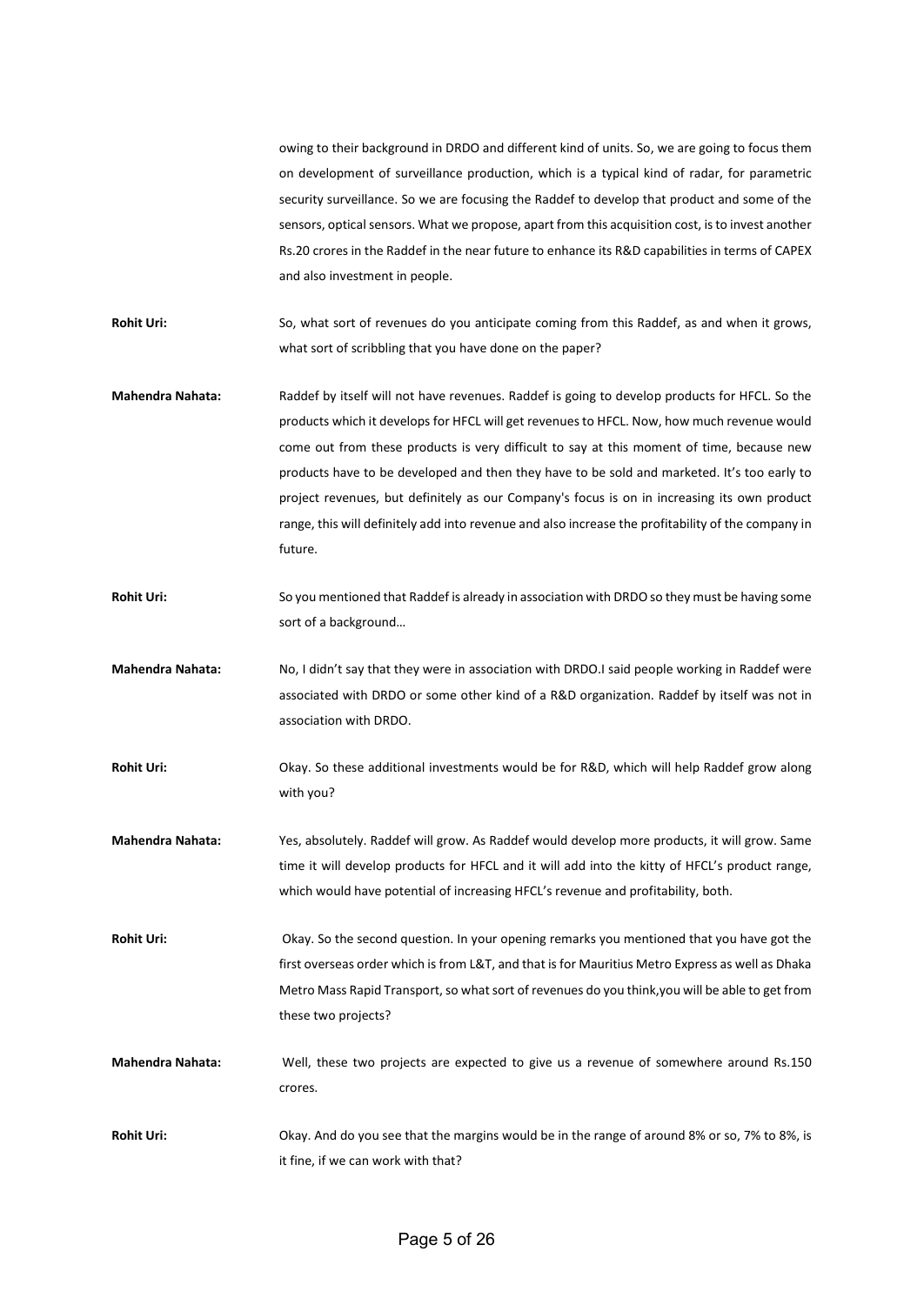**Mahendra Nahata:** Though I am not free to speak on the customer specific margin, but margin would be in reasonable range, not less than what we have said.

**Moderator:** Thank you. The next question is from the line of Ravi Mehta from Deep Financials. Please go ahead.

**Ravi Mehta:** Sir, my question is more on the OFC greenfield capacity that we are putting on hold because of the demand environment. So, I just wanted your thoughts on the current demand environment and the pricing situations in fiber and fiber cable. Is it so bad that it is making you go slow on your CAPEX plans? Just some thoughts on this.

**Mahendra Nahata:** Look, first come to demand. You have to equate with the global demand. Globally the demand, particularly demand from China has gone down, as a result, the capacity on an overall basis has gone up. So, since capacity on overall basis has gone up, there is a pressure on Indian markets too, in terms of supply position improving from various other vendors. Number one. Number two, in India there is a temporary hold in BharatNet phase 2. Some of the projects that were being announced and were expected to be awarded could not happen because of the election code of conduct coming into effect. And now it will take some time for those projects to come back and decisions be taken on them. So there is an increase in overall supply position because of Chinese demand going down. And also at the same point of time, Indian demand is reducing because of BharatNet not progressing as it was expected. There is a temporary hold on demand, I would say, temporary reduction in demand which will last for some time.

> So what we thought that our present expanded capacity, mind you, we have already expanded our capacity and we are in process of expanding it further in Chennai in our subsidiary from 7 million kilometers p.a. to 10.5 million kilometers p.a. at this point of time. So not that we are not expanding our capacity, but at the same point of time, understanding the shrinked demand level for the time being, we have put this on a temporary hold. And once we find the demand is getting better, we will reactivate it. So, civil construction would be complete and it would only be the installation of machinery and plant which will reactivate this capacity. So, we thought, why to invest in CAPEX ahead of time, let us wait till the time the things stabilize and we will make the investment decision at that point of time. That's number one.

> Number two, coming to the price. There has been a dramatic fall in price of fiber that again comes from what I explained you about Chinese demand. Since China was consuming 50%, mind you, 50% of the world production of fiber. Out of 600 million kilometers they were consuming 300 million kilometer of fiber. Now that has gone down to roughly about 220 million kilometers to 230 million kilometers. So there is an excess supply of 60 million kilometers to 70 million kilometers in China. As a result of that, overall fiber prices in the world market has gone down. In fact, earlier increase in the prices was also because of the dramatic increase in Chinese demand. With a temporary reduction in the demand in China, prices have gone down, to the extent that fiber which reached on spot to more than \$10 a fiber kilometer and on a contract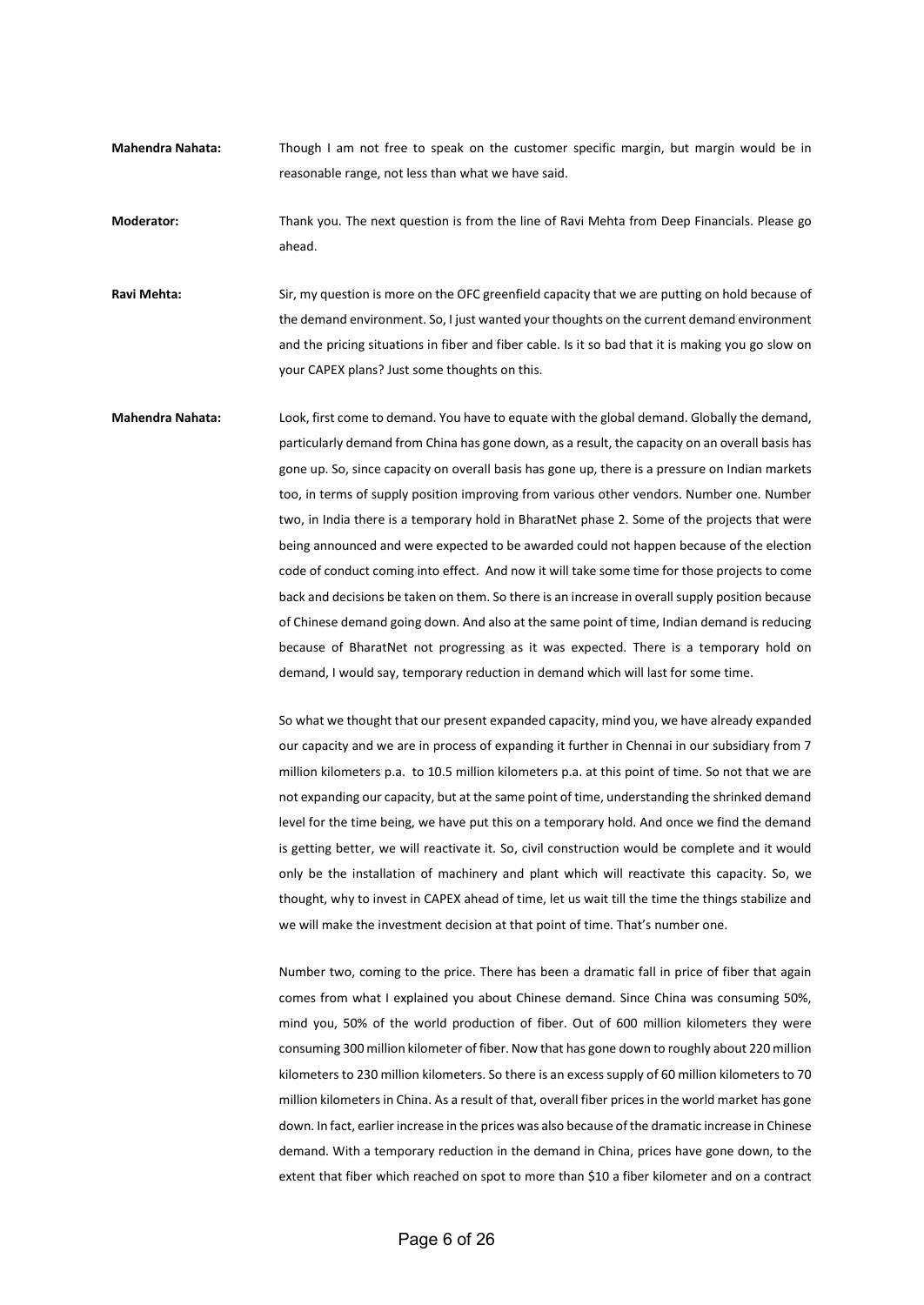basis \$7 to \$8 a fiber kilometer has now come down to approximately \$4.5 per kilometers which is a reduction of almost 50% and that is available freely at those kind of prices. But it does not impact us, rather it impacts us on a positive sense on a temporary basis not on a longterm basis because we have some orders and we have fiber at a lower price, which is our raw material and it is available at a cheaper price to us. But that is a short-term gain, because cable price also go down in consonance with the decreases in the fiber prices and it happens viceversa also. Whenever fiber prices go up, cable prices also go up. So this up and down of the price of fiber does not impact much to us as a Company.

But as a whole, if you ask my opinion on the fiber price, I think we are almost at the bottom. We are at the bottom I would say. And once this 5G deployment starts worldwide, which will happen in China also, fiber demand will go up again. I was looking at some estimates yesterday by an international company and which is the largest fiber optic cable and fiber manufacturer in the world, their current projection is that current demand of 600 million Fiber kilometers would go to 900 million fiber kilometer by 2022. So there is a temporary lull leading to reduction in price. But eventually it is going to get better. Does that answer your question?

- **Ravi Mehta:** Sir, this fiber price you said we are at the bottom at \$4.5 or \$5, but if we are sourcing on a contract basis it won't be so low. So can you share some light, if we are contracting it must be higher price?
- **Mahendra Nahata:** No, no, no. What happens, contracts are done on the basis of a yearly quantity requirement. But prices are always on a three month basis. We look back at the price and renegotiate prices on the market situation because the market is so volatile in last two, three years. Earlier it was volatile on the increase side, so suppliers will not do a long-term pricing contract, though they will commit a volume subject to price agreement. Now on the reverse side, when the prices are going down, we will not commit more than a quarter. So it doesn't really impact us.
- Ravi Mehta: And if \$10 price on fiber going down to \$5, what could it be on the cable side, if you can share some color on that?
- **Mahendra Nahata:** In fact, I didn't say \$5, I said \$4.5. Okay. So it's a \$4.5 or so. In the cable price also, there is a consistent reduction, you know, Fiber is not the only raw material on the cable, there are other materials also. But cable price, I would say, have gone down by roughly about 30%. And again, it differs in the different kinds of cables. But roughly on an average you can say roughly about 30%.
- **Ravi Mehta:** Okay. So even the annual contracts happen at these current at depressed prices, for the cable also?

**Mahendra Nahata:** Again, cables are not annual contracts, they are also almost on a quarterly basis.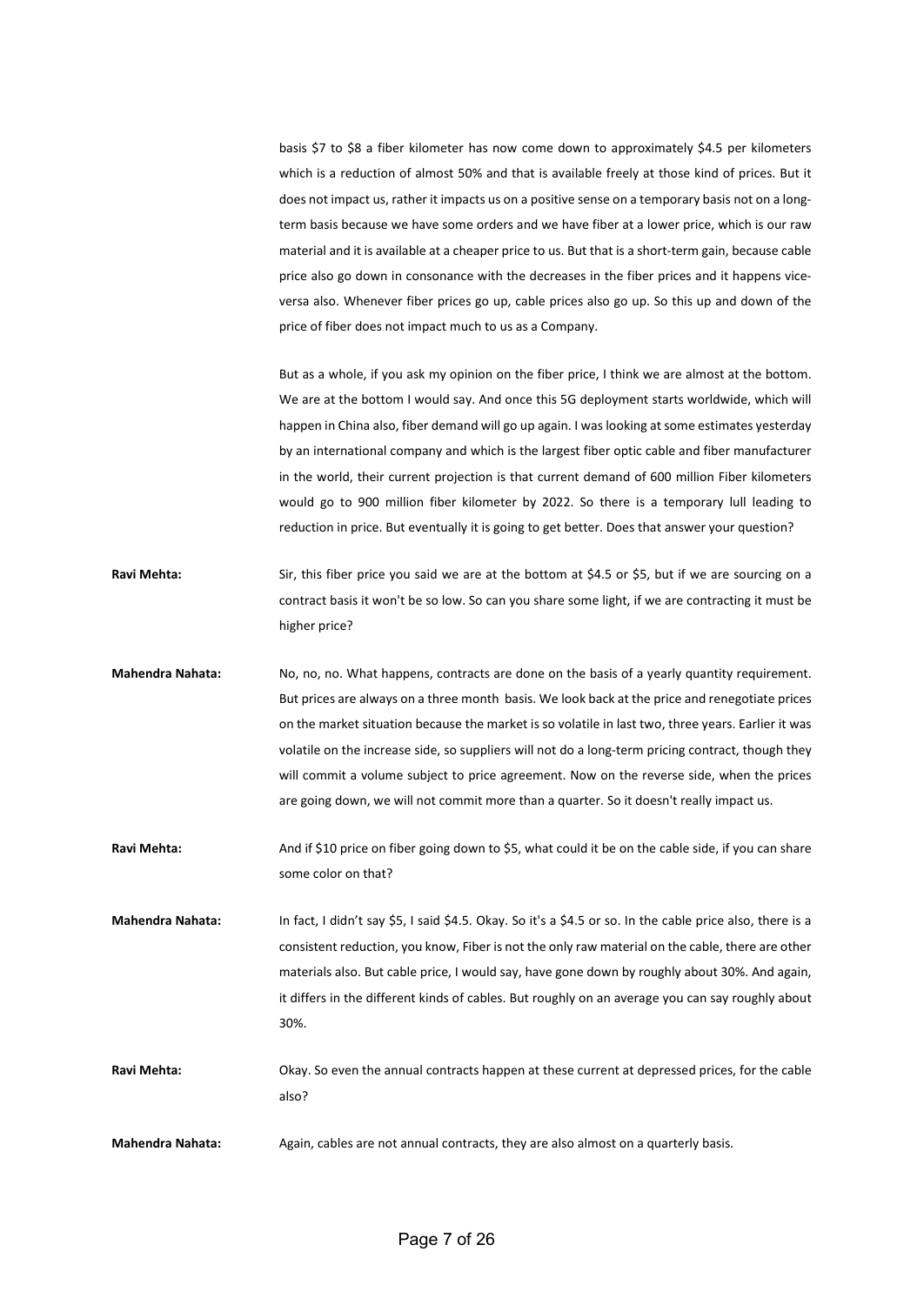- **Moderator:** Thank you. The next question is from the line of Jimit Shah from IndSec Securities. Please go ahead.
- **Jimin Shah:** Sir, just one question, basically, on the margins going ahead. We have seen good growth in the top-line in the last couple of years and on the quarterly basis as well. Are the margins going ahead in the same region as current or do we see any expansion or contraction as new orders come in or as we track new areas?
- **Mahendra Nahata:** Mr. Shah, of course, I am not going to give you any forward looking statement. But of course our Company's focus has been to improve margins. We have increased the revenue quite significantly, 46% last year, before last year also there was a significant increase in revenue. Our focus is now to drive increase in the margins. And with that focus we will be working and the kind of orders we have, that could determine our margins. But yes, we expect increase.
- Jimin Shah: Actually your last sentence was downed out, I couldn't hear your last sentence.
- **Mahendra Nahata:** I was saying that with the marginal costing, increased revenue resulting in saving of expenses, our own products contributing bit more to our revenues, we expect margins to be better.
- **Moderator:** Thank you. The next question is from the line of Sanjay Shah from Alpha Life Wealth Advisors. Please go ahead.
- **Sanjay Shah:** I have few questions, one was regarding, what is our contribution from Reliance Jio in our current turnover? And how it will pan out in years ahead?
- **Moderator:** Ladies and gentlemen, the line for the management is disconnected. Please hold while we reconnect them. Ladies and gentlemen, thank you for being on hold. The line for the management is reconnected. Thank you and over to you, sir.
- Sanjay Shah: Sir my question was regarding what is our contribution from Reliance Jio in the current year turnover and how it will pan out in next few years to come?
- **Mahendra Nahata:** In the current year, the year under discussion, it was 50%. Going forward, we believe that it will be about 20%. So 80% revenue will be non-Jio, 20% would be Jio.
- **Sanjay Shah:** Okay, that is in next two years' time?
- **Mahendra Nahata:** We believe it would be in the current financial FY2019-20.
- **Sanjay Shah:** And sir, what is our O&M business? How do you see it from current year. We will have a good revenue from O&M vertical?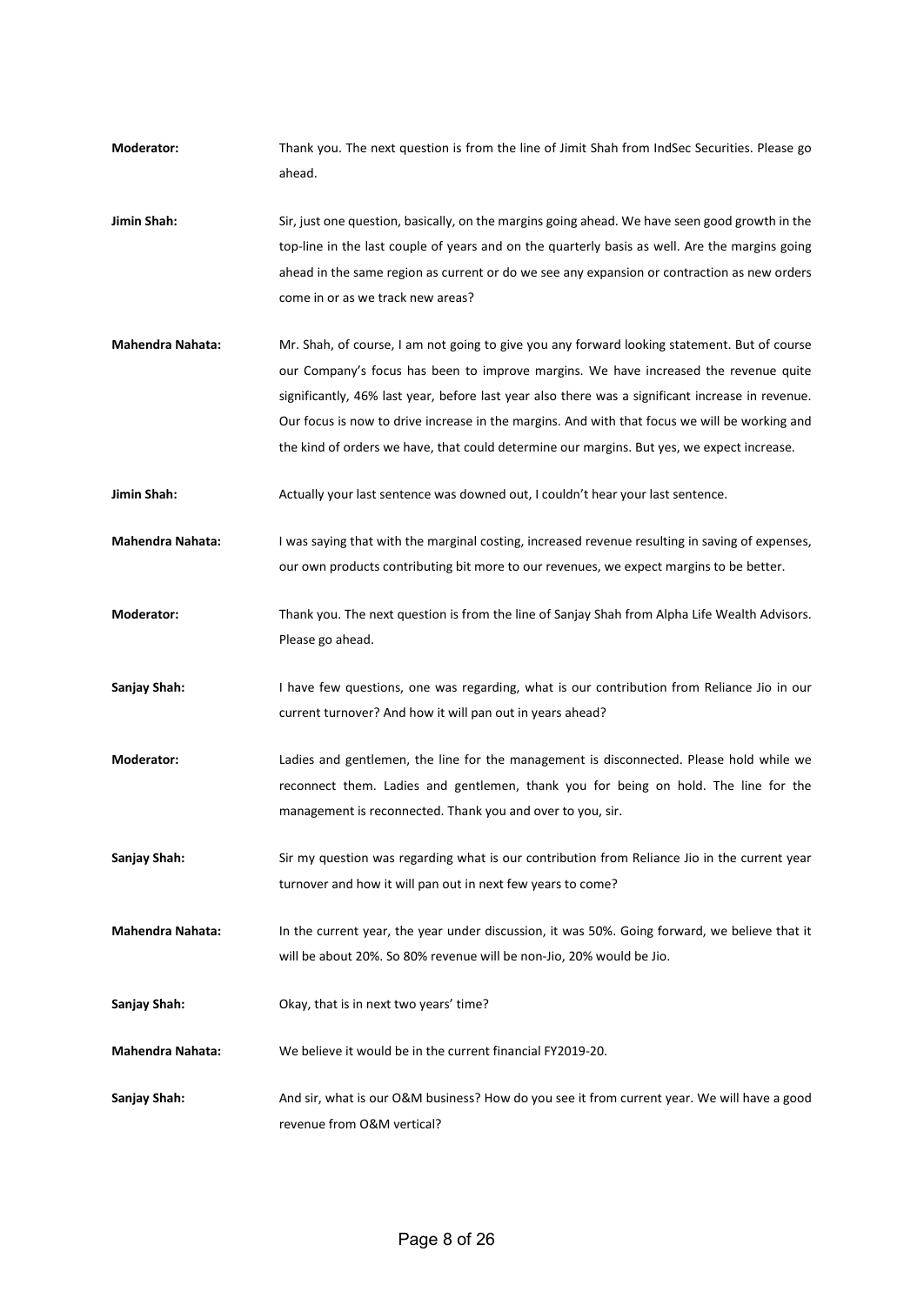- **Mahendra Nahata:** Yes, Mr. Shah. Good thing is that all major contracts we have are for the Defense or BharatNet. They are turnkey contracts with an O&M period of five years to seven years, different in different cases. All of them come with a reasonable O&M percentage for the future, which gives a comfort to the Company and builds a sustained revenue stream as an annuity for next few years. O&M is a service oriented contract, so that profitability in O&M would generally be better than the profitability in the contract which you execute on a sales basis. We have currently O&M order book of about Rs.1,650 crores and O&M revenue has started kicking in. The current year O&M revenue was Rs.51 crores which is going to increase only going forward.
- **Sanjay Shah:** Okay, that's great. And sir, our focus in our new vertical, that is defense related, we have been trying in many different products like surveillance and all. So what is the progress in that? And how do you see technology coming in, because we being a different player we have tied up with anybody for technology?
- **Mahendra Nahata:** Well, good question. Let me first tell you, whatever defense products we are trying, they are in electronics field only. We don't want to digress from what we are doing. We are not going to manufacture guns and bullets and whatever. So, what we are doing is in electronics field. One is defense communication, which is a part of communication product portfolio. And we have a huge order book for defense communication which is about almost Rs.5,000 crores to Rs.6,000 crores

Second part of it is electronic works in defense. So, defense communication is already going and projects are getting executed. At present there are three projects for defense which are under execution. Now, other defense products which are under development include products like night vision devices, optoelectronic, where electronics will be done by ourselves and optical part will be sourced from outside. We have a tie-up for that with Safran Technologies of France, which is a very large company, about \$18 billion Company. We have some tie-up with them for some products. Some products we are trying to develop ourselves in partnership with some other partners in India. These are still under development and those have not still come up. As and when they come up, we will start working on sales and marketing of those products of night vision devices, which is opto-electronics.

Then at the same time, we are working on electronic fuses. Again, it has two major components, electronics and metal. Same way, electronics will be manufactured by us, metal parts we will be sourced from outside. This is under development by our own R&D and partnership R&D with an international company, which has an experience on these kind of fuse development. So it's going to be our product. When we complete the development, it is going to be our own product with our own IP, which we would be selling in India or internationally also. Currently there is a huge RFP that has come, running in thousands of crores where we have also participated. Of course, trials would happen and orders would be placed only after successful trial completion. But we are already underway to develop those products.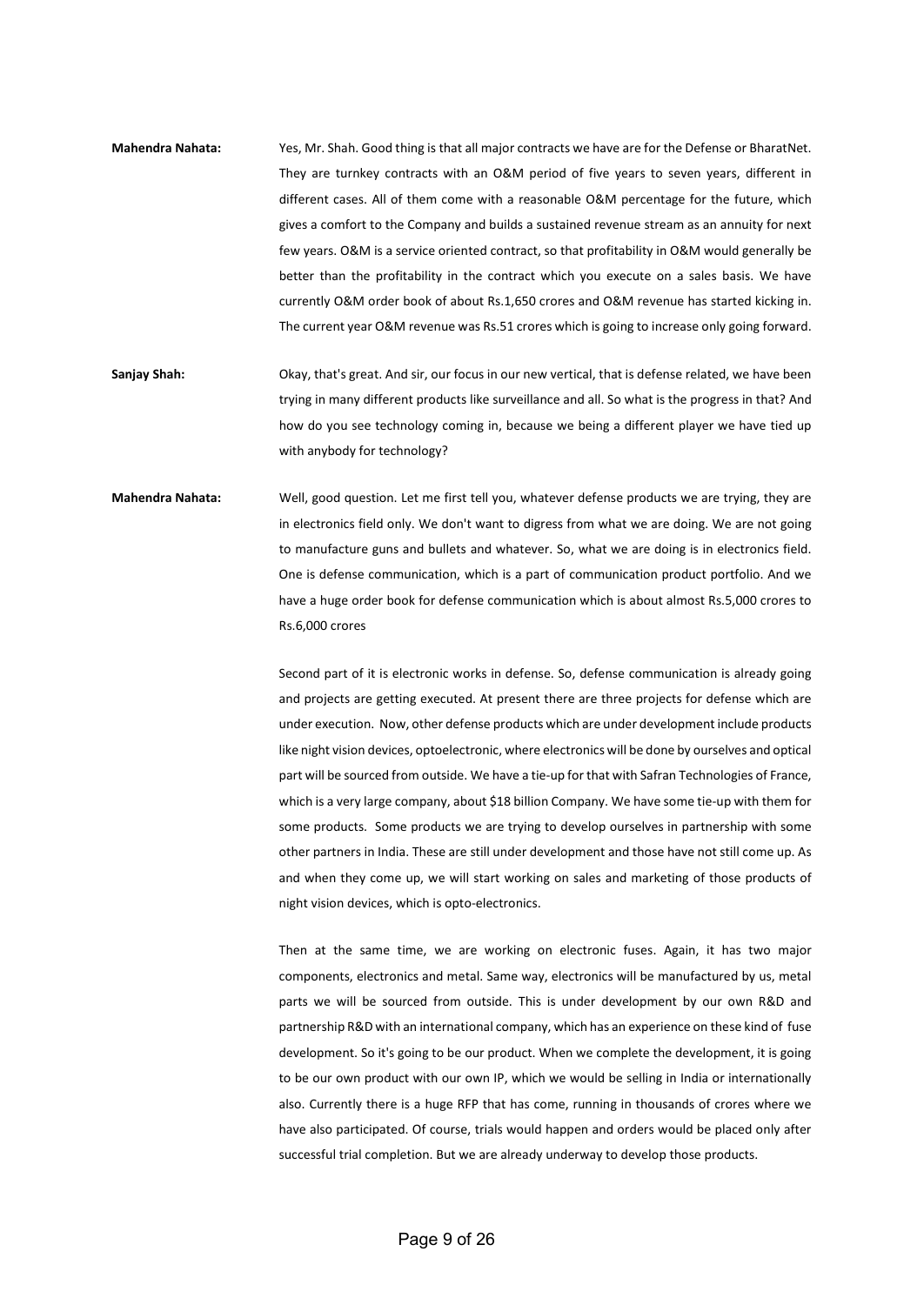So like these, there are a couple of more products which are under development. Once they mature, we will be able to sell and market that. We have not taken any revenue in our internal projections in the current year for these products because they are under development. But once they get developed we expect a good market out of them, because there is a projected demand of Rs.45,000 crores for optoelectronics only in army's five year plan, optoelectronics, the night vision devices and all that. This is just to give you one number, for one particular product we are developing. Similarly there is a huge demand for fuses also. there is a demand for other products also which we are developing. So, there is a reasonable demand and since these are development projects, we have not taken any revenue from them in the current year. But going forward, we believe there would be significant revenues for the Company.

- Sanjay Shah: Sir, development stage means do we still have to require approval or we have received approval from defense or companies?
- **Mahendra Nahata:** No, these are development, these are not approval stage. Development means they are being developed. Once we complete the development, they will go for trials or approvals, as the case may be. If it is a RFP we have participated or a tender we have participated, then it will go for trials. If it is a development without an RFP, then we have to give it to the army authorities for trial and testing and approve, so we can participate in the future tenders.
- **Moderator:** Thank you. Our next question is from the line of Giriraj Daga from KM Visaria Family Trust. Please go ahead.
- **Giriraj Daga:** Sir, the first question is, you gave O&M revenues of Rs.1,650 crores, what is the weighted average duration of these contracts?
- **Mahendra Nahata:** This is typically five years. After completion of warranty period it is five to seven years. Sometimes warranty period is one year, sometimes two years but after warranty, it is five to seven years.
- **Giriraj Daga:** Okay. And secondly, can you give the breakup of the order book in terms of product EPC also? O&M you have given, what is the product order book and EPC order book?
- **Mahendra Nahata:** Order book right now is standing at about Rs.11,358 crores. I can give you the order breakup. Defense is about 55%; OFC is about 10%, but mind you, this 10% as I replied to one of the earlier question, these are all the short-term orders. In fact, they keep on being received, these are running orders. So with 10%, you should not confuse that it is only going to be turnover for future. These are some orders for some particular quantity supply, as you complete that quantity, more orders come in. So these are running orders. The current value of those orders is about 10% of Rs.11,358 crores. So fiber optic cable would be about Rs.1,135 crores. From Jio it is about 20%, BharatNet would be about 10% and then miscellaneous order book would be about 5%. This is the current order book breakup.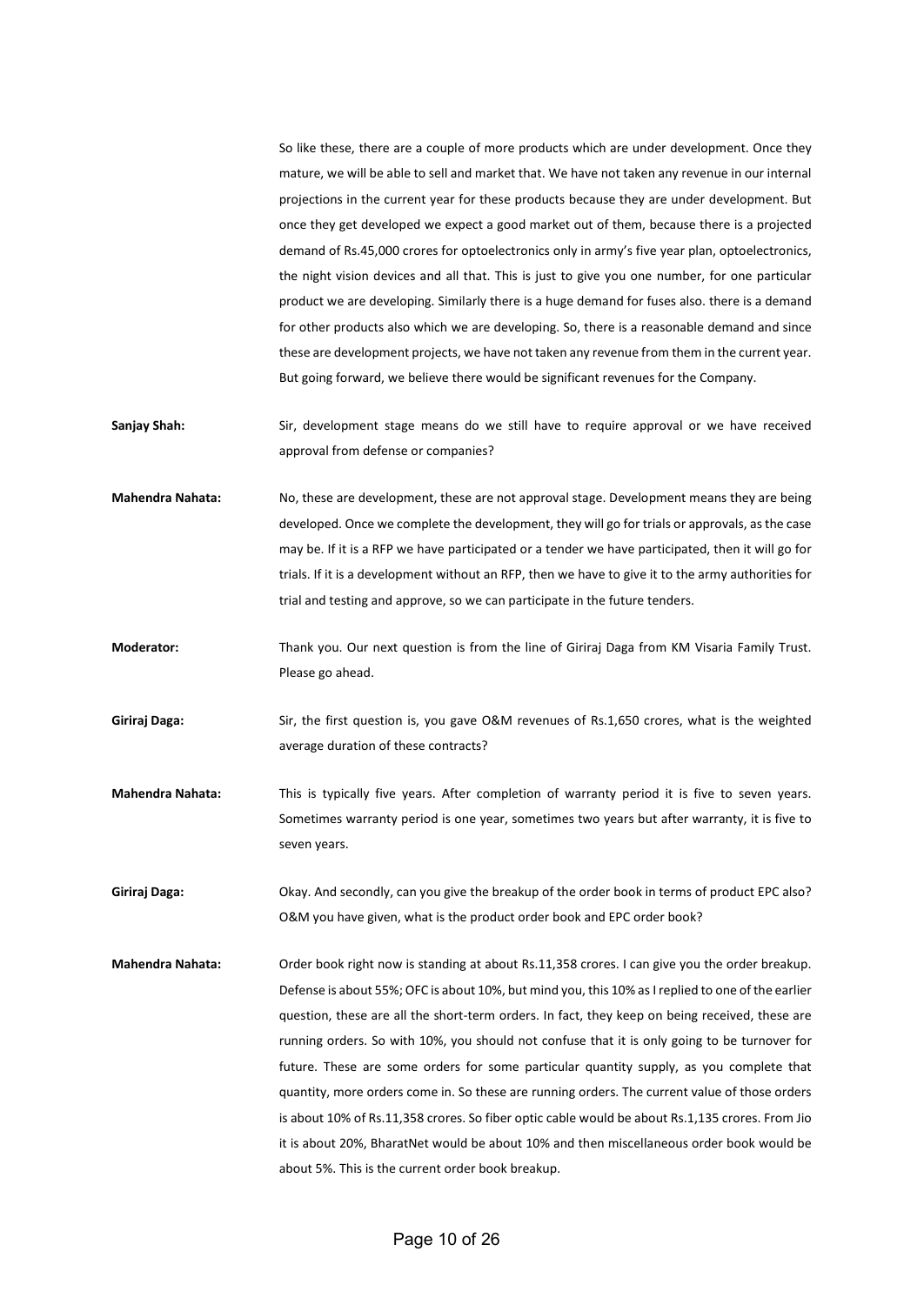**Giriraj Daga:** Just to understand it better, when you say Jio, BharatNet or defense, these are only pure play EPC, right, there is not inbuilt cable revenue also?

**Mahendra Nahata:** Yes, these are EPC contracts, you are absolutely right.

Giriraj Daga: So there is no inbuilt product?

**Mahendra Nahata:** No. There will be inbuilt product in BharatNet for example. For example in Jio, there would be inbuilt product, if I am doing fiber optic cable for Jio. In such Turnkey contracts if we supply our own products then such products supply is considered into Product Segment. If we use outsourced products in such contracts, then that is considered into Turnkey segment.

Giriraj Daga: Okay. And from next year onwards we will start getting the O&M segment revenue separately?

**Mahendra Nahata:** We have still not thought of that, but yes we can look at that.

Giriraj Daga: And this is part of what, turnkey or product?

**Mahendra Nahata:** It is part of turnkey.

**Giriraj Daga:** And normally cable in turnkey ratio is 1:3, 1:4? Like out of Rs.10, Rs.3 or Rs.4…

**Mahendra Nahata:** Yes, I would say something like that, 20:80, yes.

- **Giriraj Daga:** Okay. So my next question is on the capacity. What was the total volume last year FY19 in terms of OFC?
- **Mahendra Nahata:** In terms of amount, we had standalone about Rs.900 crores of sales in fiber optic cable and it was little more than Rs.1,300 crores on consolidated basis.
- Giriraj Daga: No, I know, that number is available in the segment number. I am looking at the volume number, million kilometers.

**Mahendra Nahata:** Million kilometers, currently I don't have with me right now. I can definitely let you know. Just send me an email, I will let you know.

**Giriraj Daga:** The idea is that, out of 18.5 million kilometers what was the utilization last year?

**Mahendra Nahata:** 18.5 million is the current capacity which is going to happen now. Just last year Goa capacity was about 8 million kilometers p.a., and then the Chennai was about partial year 4 million kilometers and then it got expanded by 3.5 million kilometers, so about 7.5 million kilometers. So all put together, if you want to ask me about the utilization of capacity, it was 100% utilized.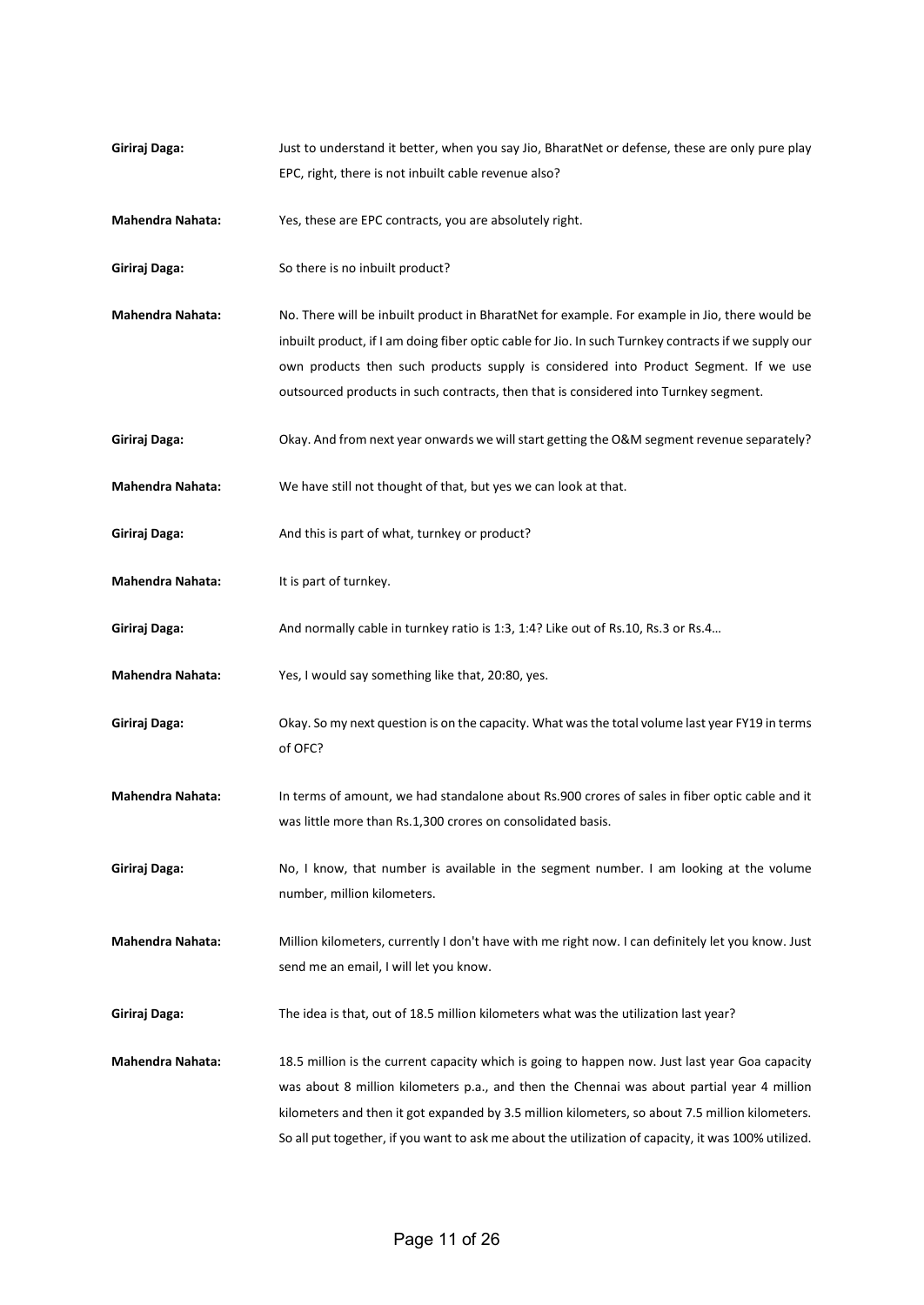**Giriraj Daga:** Utilization was 100% last year?

- **Mahendra Nahata:** 100%, absolutely. But again, you should not get confused. When you have capacity of fiber optic cable manufacturing, you can give in cable kilometer or fiber kilometers, but cable kilometer would be a misnomer because you have a 48 fiber cable, 96 fiber cable, 288 fiber cable. Different things take different time to manufacture. But at the same point of time if I have given fiber kilometer, then it also could be a misnomer, because production of lower count fiber kilometer takes more time in the machine in terms of revenue than the higher count of fiber. So, it's not very easy to calculate kind of a capacity in fiber optic cable manufacturing. You can only say average, thinking of a particular kind of a product you reasonably think that should be the product mix. And on that basis, my capacity utilization was absolutely 100%.
- **Giriraj Daga:** Last question from my side, when you look at order inflow, like influence number normally we get the end of the year order book number. So, if I calculate the order inflow based on the increase in order book in the revenue, last year FY18 it was about Rs.7,800 crores, last year it was about Rs.7,000 crores. Can we expect this type of number, like the order pipeline to be that good, Rs.7,000 crores, Rs.8,000 crores of inflow can continue for next one to two years?
- **Mahendra Nahata:** Order pipeline is good. I cannot predict what number of orders we will receive but order pipeline is good. If you look at the overall market situation in the country, let me dwell little bit on that. BharatNet phase 2, large portion of that is yet to come; FTTH rollout, fiber-to-home rollout has just started in the country and those are expected to happen in a big way. expansion of 4G network is going to keep on happening and every service provider is expanding its 4G network. More and more towers are to be fiberized, optical fiber cable is going to become denser and deeper, defense products are going to be bought. Then, most importantly, railways is also going to expand its, or improve rather and significantly modernize its signaling system which would be a combination of signaling and telecomm, because modern telecom railway signaling system are based on wireless; wireless, which is a part of LTE kind of a technology and railway has already announced a Rs.85,000 crores plan for that.

So all put together, if you take a five year segment, I believe there is a demand of not less than US\$100 billion dollars or Rs.7 lakh crores to Rs.10 lakh crores , the total demand of the industry. Out of that, 30% if you can say, is an addressable market by us. So that gives you total market size. And on the top of that market size, what percentage I can get, that of course depends upon the competitiveness and on the Company. But going by our past track record, the way we have been winning our contracts, I am pretty hopeful for a very positive outcome of the order book in the next couple of years.

**Giriraj Daga:** So, just a follow-up there. Your right now market share is about 15%, 16%, on overall India basis?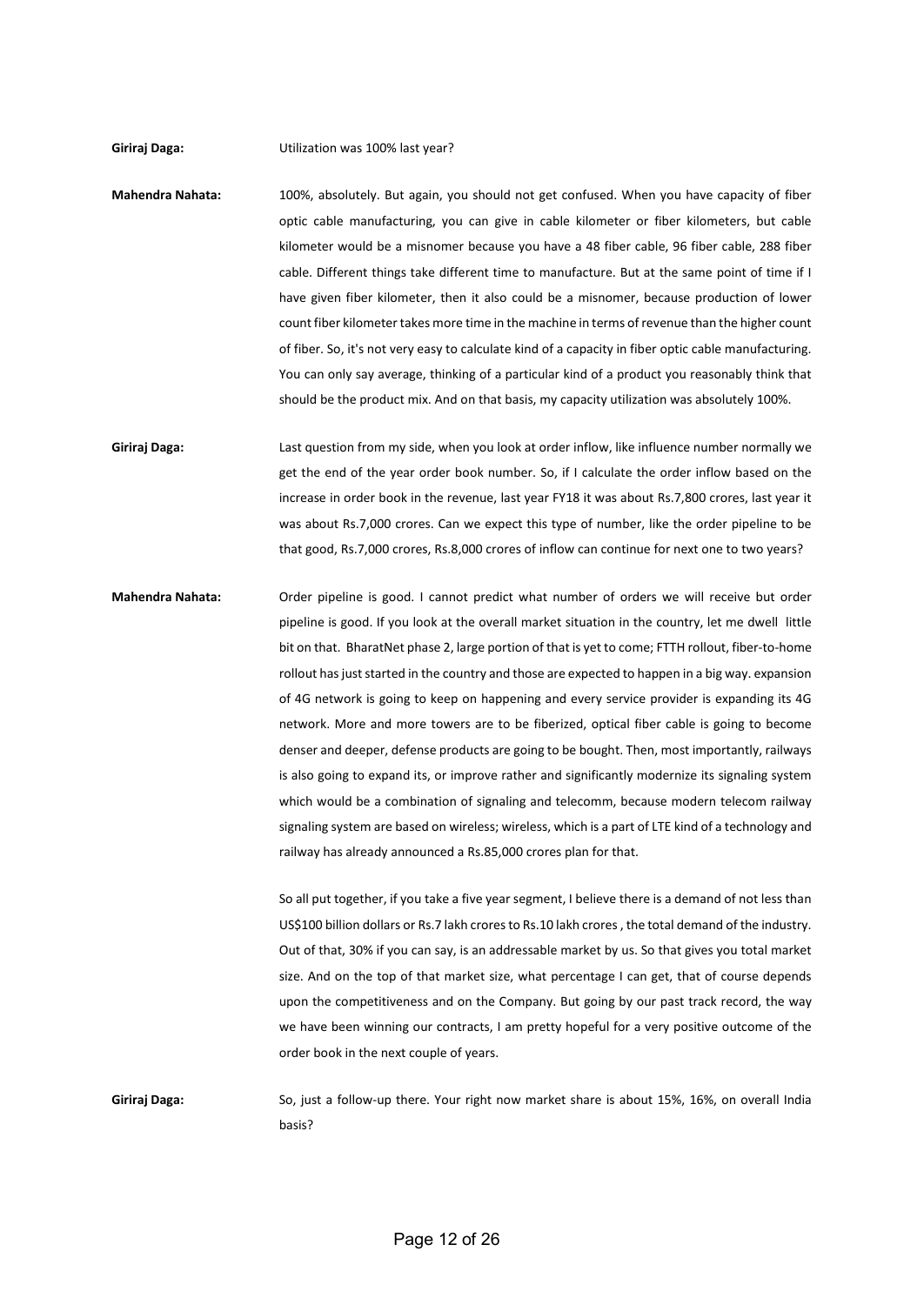**Mahendra Nahata:** No, that depends on different products. It's not 15% or 16% on an overall basis. If you look at fiber optic cable it could be different, in case of defence communication it could be completely different. You cannot generalize that because different product segments usually have different share.

**Moderator:** Thank you. The next question is from the line of Rishubh Vasa from Almondz Global Securities. Please go ahead.

**Rishubh Vasa:** You just mentioned about the pricing scenario, the prices of the fiber went down to \$4 and currently at around \$4.5. So, what was our contracted price currently?

**Mahendra Nahata:** No, as I said. There are no long-term contracts in terms of pricing. Prices do vary time to time. People contract on the basis of quantity you need on the yearly basis. The prices are already, always negotiable, they are negotiated on a quarterly basis. If this quarter has a steep fall, we will renegotiate the prices, if its steep increase, prices will be discussed again. So, there is no fixed price on long-term basis. In fact, we had a discussion with one of our key suppliers yesterday itself, we had discussion three months back also. Three months back, they reduced price, now again, they are going to reduce their price because the market has gone down. Similarly, when the market was increasing last couple of years, it was happening in reverse manner. So there are no long-term contracts at which you are buying the fiber on a higher price or a lower price.

**Rishubh Vasa:** So sir, what will be the average contracted price for this quarter itself?

**Mahendra Nahata:** Average contracted price for this quarter would be, again, it would be misnomer to say that, but it would be something like maybe \$5 - \$5.5. That's a misnomer because that is contacted price but when you get at a cheaper price, you source on spot and your quarterly price goes down significantly. So, it depends on how much you have sourced from the long-term supplier on fixed price and how much we are sourcing from spot, so all depends upon that situation. But yes, it is within the range of the current prices what we are having now.

**Rishubh Vasa:** Okay. And my next question is on this expansion which we have put on hold. There I think we have already said that majority of the CAPEX was already over there, so this year our CAPEX plan was around Rs.20 crores only. So means that CAPEX will be wastage ?

**Mahendra Nahata:** No, let me explain now. There are two things happening in Hyderabad, one is fiber and other is cable. Fiber is going ahead as I said, which is expected to increase our supply chain position. And also at the same point of time, it is going to improve our operating margins also, because it's our own backward integration. So optical fiber expansion is not on hold, that is happening. CAPEX on the same has been done and about Rs.110 crores has been incurred in the previous year. And about Rs.150 crores is going to be incurred in the current year. That is happening, no issue. What we have put on hold is the fiber optic cable. Now, not much of CAPEX has been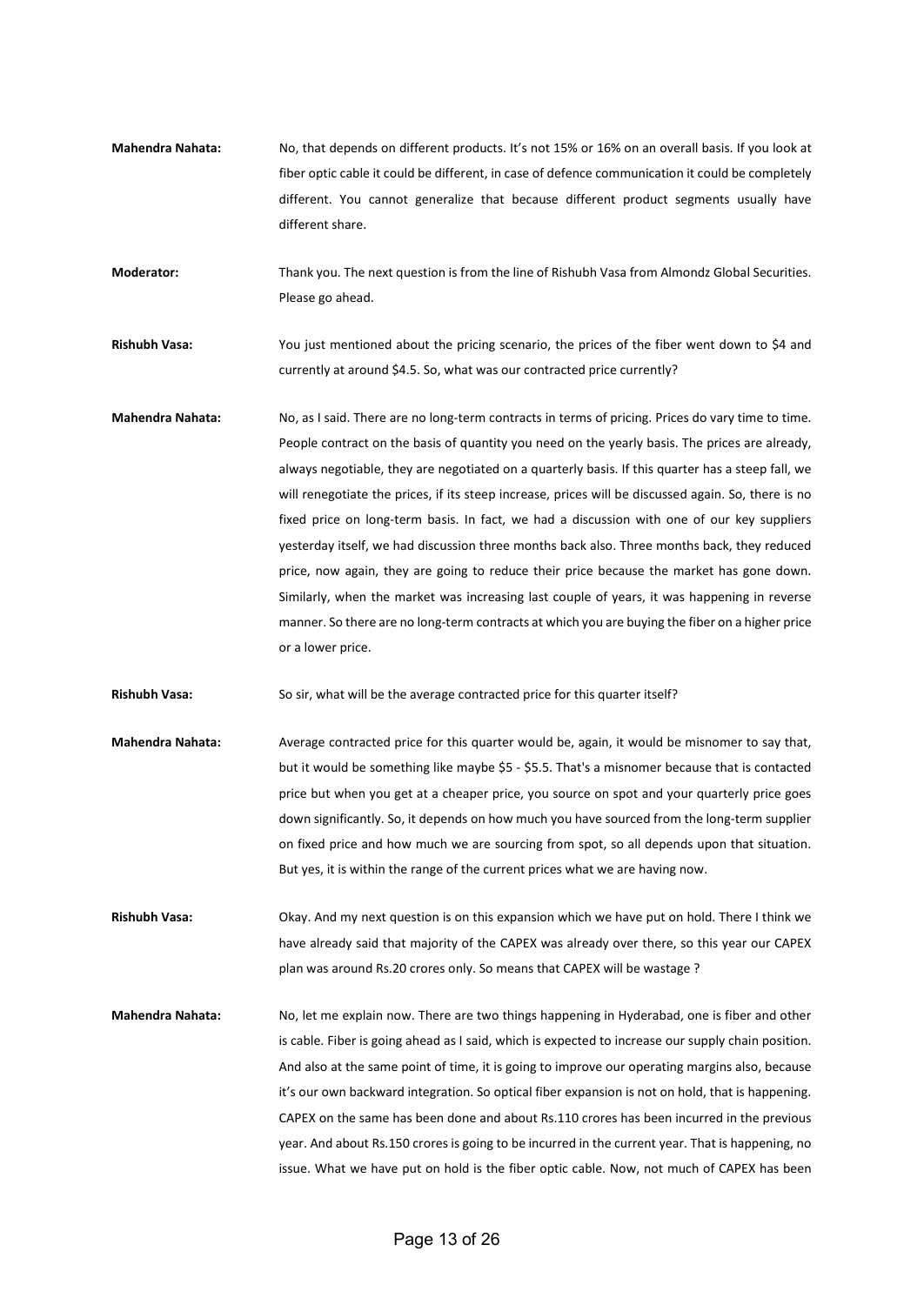incurred on that, about Rs.6 crores has been incurred on that. Now we will incur another Rs.14 crores on that. Hold doesn't mean that we are not going to complete the civil construction which was already in progress, we will complete that. So that whenever there is a renewed demand of cable, we shall be able to install plant and machinery quickly and start manufacturing. If you say in the worst sense, the most pessimistic way, there shall be Rs.20 crores of CAPEX which would be lying on hold.

- Rishubh Vasa: And sir this CAPEX for fiber, will it be ready by June?
- **Mahendra Nahata:** No, it would be by November.
- **Moderator:** Thank you. The next question is from the line of Hardik Vyas from Economic Times. Please go ahead.
- **Hardik Vyas:** I have a couple of questions. The first one is, do we have a breakup of the advanced purchase orders in the POs that we have got?
- **Mahendra Nahata:** Say that again please.
- **Hardik Vyas:** Do we have a breakup of the orders, the Rs.11,000-odd crores we have, do we have a breakup of APOs and the POs?
- **Mahendra Nahata:** Roughly it would be 70:30, roughly. I don't have the exact number right now but roughly it would be 70:30.
- Hardik Vyas: And all the 30% of the POs would be in execution mode currently?
- **Mahendra Nahata:** PO is70, you are wrong, 70 is PO and not APO.
- **Hardik Vyas:** So all those 70% of the POs would be in execution in the company year?
- **Mahendra Nahata:** Yes, absolutely.

**Hardik Vyas:** Okay. And do we have a product and services breakup as well? As in, I might have missed that if you have explained already, out of the Rs.11,000 crores worth of orders, product orders and services orders?

**Mahendra Nahata:** Again the issue is a little bit complicated out here because the turnkey orders which we typically have taken as services order have a component of products also in that. We have to kind of segregate them and then come up for product and services ratio. When you take turnkey, not only services, but it also includes some of the bought out products. So, when we talk about products, we need to be clear about are we talking about own manufactured products or are we talking about products and services. So, if you are talking products and services on an overall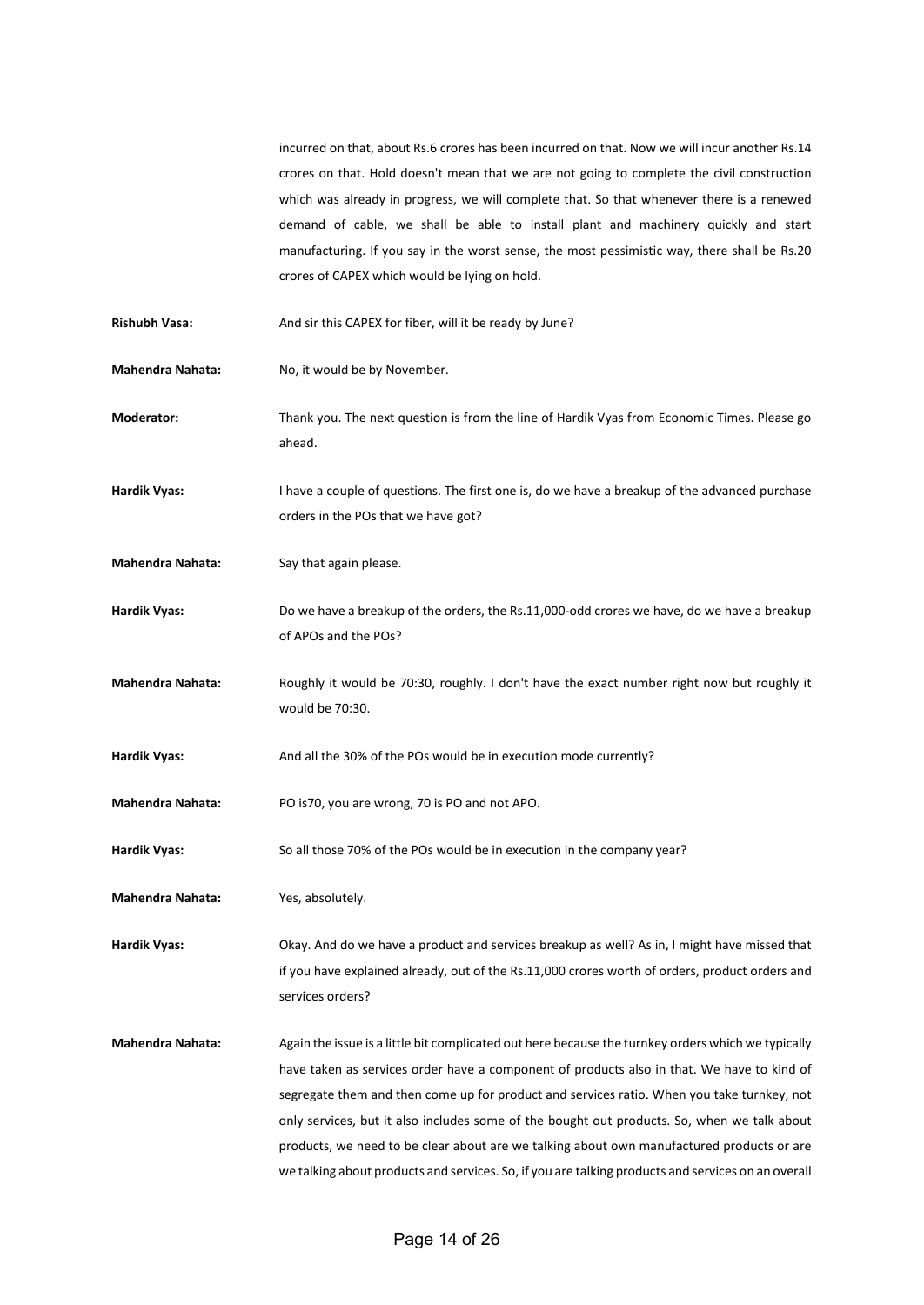basis, it could be somewhere around I think 70:30 or 80:20, something like that, depends on contract to contract. But somewhere between 70:30 to 80:20.

**Hardik Vyas:** Okay. Sir, the other question was on the pricing front. The fiber prices have corrected but with that the pre-form prices have also corrected or they are where they were earlier?

**Mahendra Nahata:** They were also going down you know. When we started discussing about the pre-form for the current fiber manufacturing facility which we are doing, it was about \$145 and it was not available. Today we have an offer for less than \$100.

**Hardik Vyas:** Okay. So, pre-form prices also have corrected, so the viability of our CAPEX is going to be intact, that is not going to be compromised?

**Mahendra Nahata:** No, it is intact. It is all three segments if you look at it, cable intact because the fiber prices have gone down as cable prices have also gone down. Similarly, fiber prices have gone down but pre-form prices have also gone down. Because when you talk about the capacity, capacity increase was there in all three segments, cable, fiber and pre-form. So each of them go down with another one going down.

**Hardik Vyas:** Sir, one more follow-up question I had in the POs that we have currently, what is our execution timeline, is it about the next 12 months, 18 months?

**Mahendra Nahata:** Different POs have different timelines, but this is typically six months to 18 months.

**Hardik Vyas:** Okay. And the Company that we have taken over recently in Bangalore, the production whenever it starts, will it start from Solan? How is the Solan manufacturing facility going to pan out the plan?

**Mahendra Nahata:** It will mostly start in Solan only. And I think before new products are developed and manufacturing starts, it would be about a year. Solan facility is not in 100% capacity utilization mode at this point of time. So, we don't have to invest in new capacity. But let me give you one more input here. One of the product which we have developed right now and which we are probably going to announce in June, which is entire Wi-Fi system with not only access point but the entire backend. So, entire Wi-Fi system we have kind of developed ourselves. First of any company which has done that in India, we have done that, and we will announce that in June. Wi-Fi access points are required in thousands & thousands or maybe lakhs. Our Solan manufacturing facility is for batch manufacturing, the micro radios, and optical transport equipment. But access points, which are a serial production kind of a thing and which are required in thousands and thousands, Solan facility is not meant for that. So we are going to get it manufactured on a contract basis. We are the first company to develop an entire range of Wi-Fi system in India.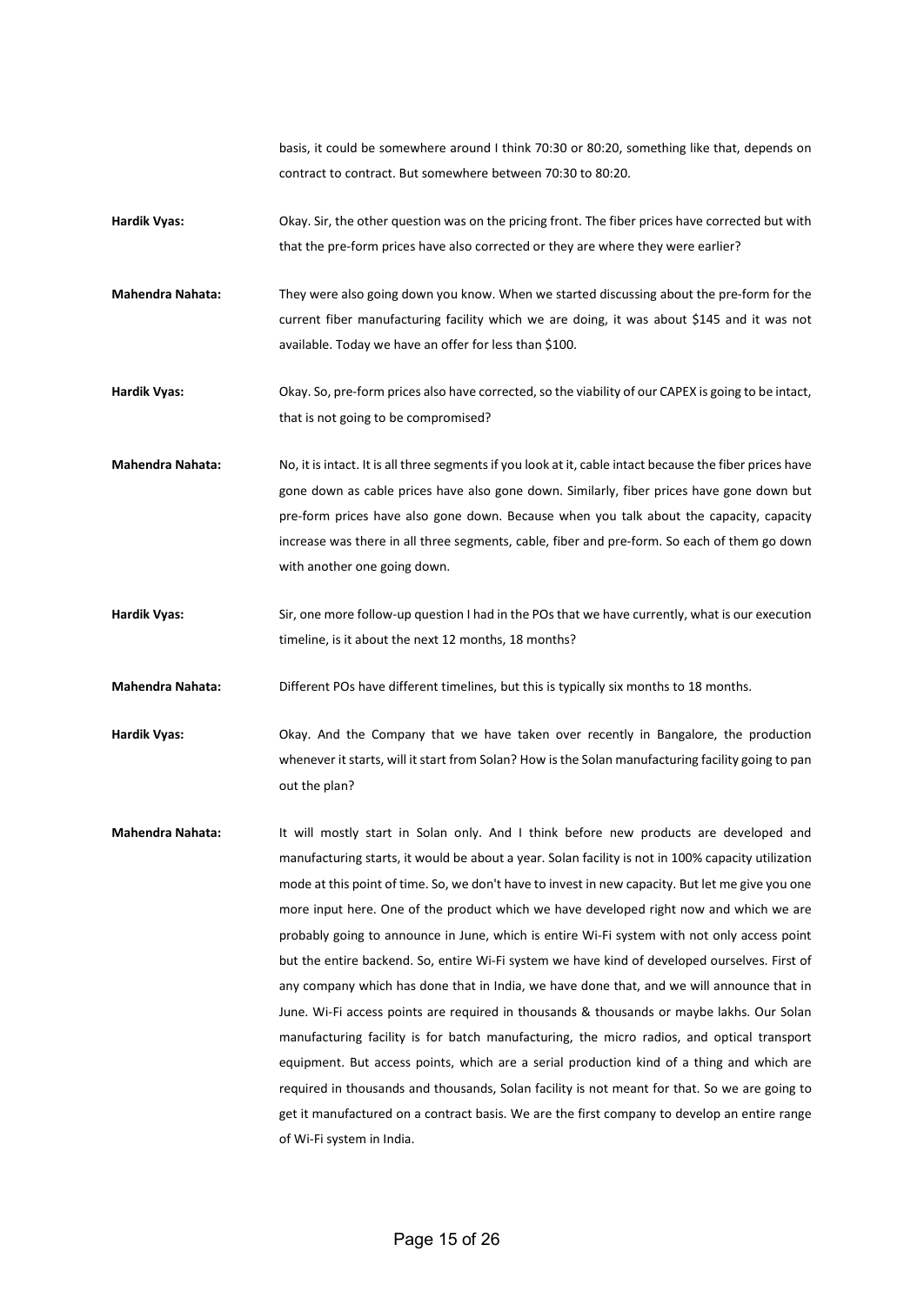And important point out here is, all the purchases being made by government or by government-funded projects (one of the projects was announced by USOF which has still not taken shape for Wi-Fisystem in the villages) are all on PMA basisi.e. preferential market access, where the local indigenous leaders who have got more than a particular percentage of value addition in that production, and which can only happen if it is designed in India, we get a 20% price preference. So that would be a strong market for us and a strong point for us.

- **Hardik Vyas:** Okay. So that will be published on the exchanges as well, as and when you happen to develop that product?
- **Mahendra Nahata:** We have already developed. It is going under final test and trial phase. So, as and when we come out, it will definitely be announced.

**Moderator:** Thank you. The next question is from the line of Alok Deora from YES Securities. Please go ahead.

- **Alok Deora:** Just one question I had. How much would be our exposure to China market, if any? And the price which we see has corrected, is primarily because this China tender which had come up where we saw prices coming down significantly. But have we seen the spillover to other markets where prices are connected to those levels at nearly \$4 to \$5 in the European markets and other geographies?
- **Mahendra Nahata:** Alok, we don't have any exposure to China market, we don't export anything there. Sometimes we buy fiber from China market, which is to our advantage, if the price go down. It is to our advantage; number one. Number two, yes, there is a ripple effect of what happens in China in the fiber optic cable. To one of the question I said that 50% of fiber demand was in China.600 million kilometers was total demand of the world and 300 million kilometers was in China. So once Chinese demand goes down by let's say 25% to 30%, the capacity installed in China is going to be less utilized. So those guys are going to sell in the world market or even in the Chinese market at a lower price. So the price of \$7.5-\$8, within China, has gone down to \$4.5 dollars or so. Now, once you have gone down in country like China where there was such a massive requirement and demand is less, it has gone down in other parts of the world also. It has gone down in India also, as I said, fiber prices have gone down, cable prices have gone down and on the top side, pre-form prices have also gone down. But it doesn't impact our margins because there is a consequent reduction or increase in the other segment.

**Alok Deora:** Right. And sir one more thing, I mean, we are looking at a significant demand coming in from the European markets. So, in India, the India market would be close to 25 million kilometers.

**Mahendra Nahata:** No, more than that. Indian market was last year 50 million kilometers.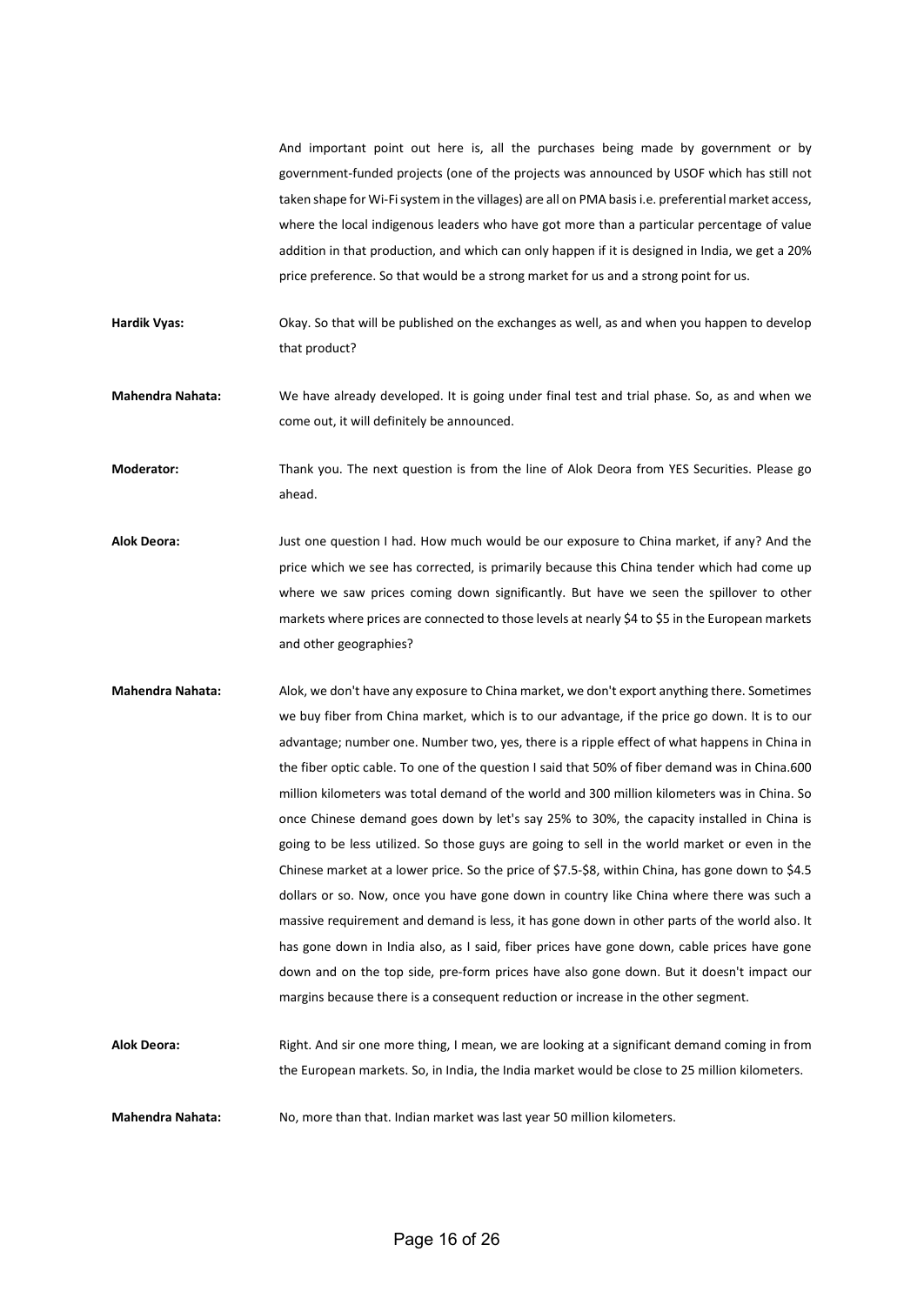**Alok Deora:** Slightly more than that. So I just wanted to understand, are we also looking to sort of export to Europe or other markets just to gain certain more addressable market?

- **Mahendra Nahata:** Alok, good question. In fact, we have been exporting to a number of countries, total number of countries we have exported fiber optic cable is more than 40. Last year or before last year we could not export much, because of our own Indian requirement. We didn't have the capacity to supply, though we had orders. So as a result, export was low. Right now once the Indian demand has little bit become stagnant for the time being, we have already started putting focus on export market. We have in fact started recruiting more people in different countries, representative offices, and there is a huge focus on export of our products, not only fiber optic cable but also new products like Wi-Fi and all that which are going to come up. Wi-Fi, high capacity radio relay, that is another product which is under development in our Company. Those are all having export potential and we are definitely going to export that. Not only fiber optic cable but also the other products, Wi-Fi and all that, we would be exporting. So there is a huge focus now by us on the export side of it.
- **Alok Deora:** Okay. Just one last question, if I may. So, just wanted to get your sense, according to you what lead to the significant change in the demand supply dynamics in China? Because we were looking at this 5G rollout, because the data consumption increasing multifold so there was always a scenario of around 12% to 14% sort of a volume growth at a global level. So what has actually led to the significant change in dynamics? And how do we see the demand environment panning out from here?
- **Mahendra Nahata:** I think one of the operators in China, China Mobile reduced its own demand, 200 million kilometers to 110 million kilometers or 120 million kilometers of fiber. Now, possibly that demand decrease is one and the 5G rollout has not yet started. So this is expected to go up again once FTTH rollout picks and the 5G rollout starts. So in fact, worldwide demand would pick up as and when more 5G rollout takes place, and in number of countries FTTH rollouts start happening. As I said earlier, that prediction by a number of large leading manufacturers of cable and fiber, current demand of 600 million fiber kilometer is to go up by 2022 to 900 million fiber kilometer, it is certainly going to pick up. As you know, 5G would have number of base stations, huge throughput, more data, all of them would need to be connected through fiber in most of the cases. So fiber demand is going to go up, it's only a question of time.

**Moderator:** Thank you. The next question is from the line of Ravi Mehta from Deep Financial. Please go ahead.

Ravi Mehta: Just one question was on the reporting structure. When we report turnkey and telecom, so that turnkey will include the cable or the product going into the project or it goes into the product segment, how you report it?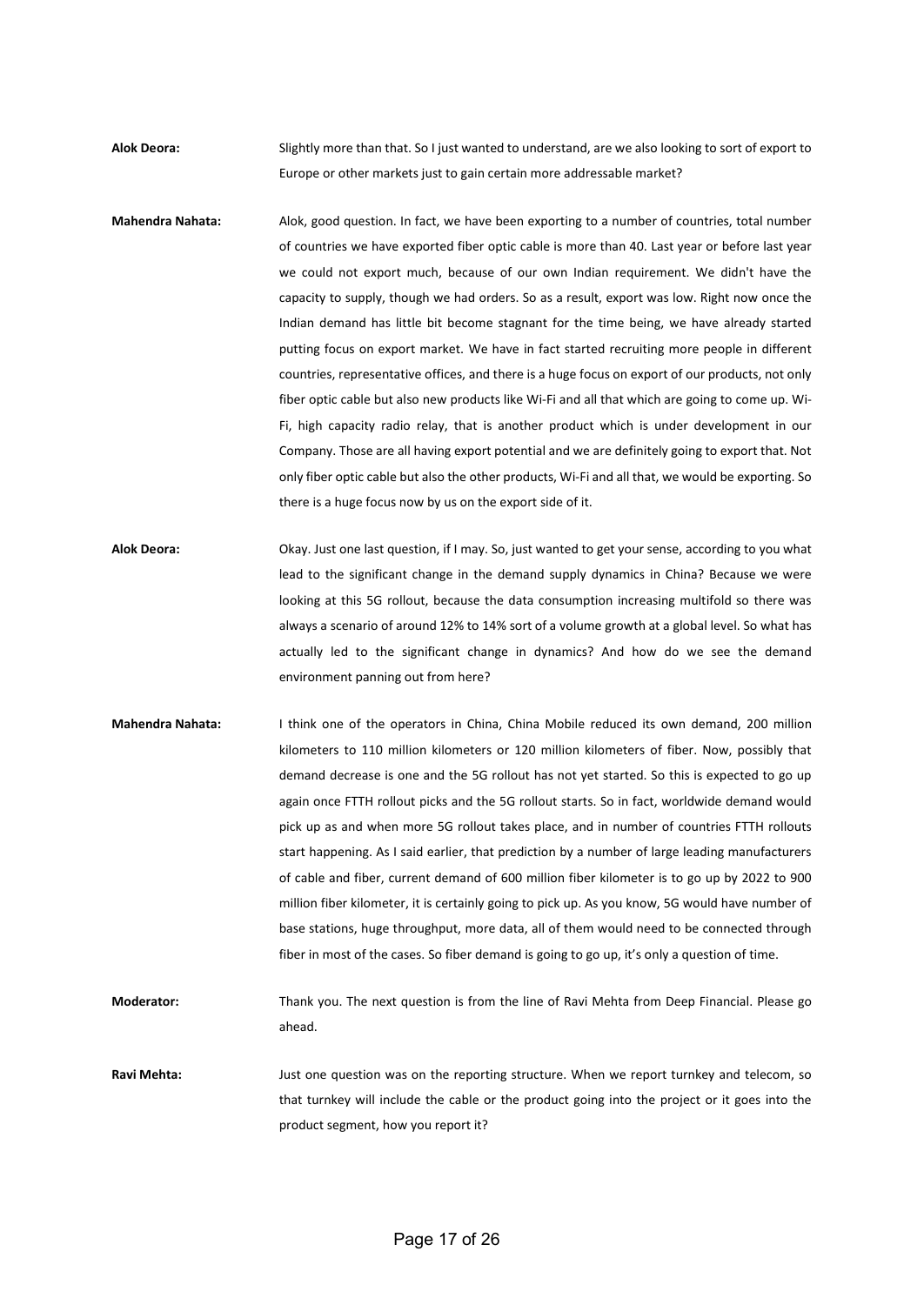| <b>Mahendra Nahata:</b> | No. Reporting of product is always separate, once we have manufactured a product and sold it                 |
|-------------------------|--------------------------------------------------------------------------------------------------------------|
|                         | as a product, that has to be reported separately, does not go into Turkey.                                   |
| Ravi Mehta:             | And if your own OFC is going into Turnkey, like you mentioned Jio or BharatNet.                              |
| <b>Mahendra Nahata:</b> | When I mentioned order I was right, but when I say reporting in revenue, product is separate                 |
|                         | and turnkey is separate. If it is a bought out product which you bought from somebody else,                  |
|                         | then it is reported a part of turnkey.                                                                       |
| Ravi Mehta:             | Okay. So telecom product segment is largely the OFC what we manufacturer and sell?                           |
| <b>Mahendra Nahata:</b> | Absolutely, you are right. Absolutely right.                                                                 |
| Ravi Mehta:             | Okay. So there I see the margin this year has actually moved up significantly . Is it because of             |
|                         | the low fiber price benefit that you got or is this a sustainable margin?                                    |
| <b>Mahendra Nahata:</b> | Did you say that margin has gone up?                                                                         |
| Ravi Mehta:             | Margin has gone up in the telecom product segment, like it was close to 10% which has gone                   |
|                         | up to 12.5% in this year. So is it because of some low fiber price benefit you got or these are              |
|                         | the sustainable margins?                                                                                     |
| <b>Mahendra Nahata:</b> | Well, if you look at our margin in this segment, it has gone up from 9.62% to 12.47%. That's                 |
|                         | what you are talking about, right?                                                                           |
| Ravi Mehta:             | Yes                                                                                                          |
| <b>Mahendra Nahata:</b> | So look, this all depends on year-to-year basis, the kind of contracts you have, kind of pricing             |
|                         | you have, some small variations will always continue. But as I said, in the product segment we               |
|                         | are now focusing on development of our own products. As a result of that, we believe that the                |
|                         | margins would be getting better only. But fiber optic cable little bit up and down would always<br>continue. |
| Ravi Mehta:             | Okay. But it will be in that range of what we saw in 2018 and 2019?                                          |
| <b>Mahendra Nahata:</b> | More or less, yes, I agree with you.                                                                         |
| Ravi Mehta:             | And on the turnkey service segment when I look, the margins have improved on last few                        |
|                         | quarters and it is touching 9% now. Is it because of more products coming into your turnkey                  |
|                         | orders?                                                                                                      |
| <b>Mahendra Nahata:</b> | So, look, if you look at the margin of turnkey it has gone down from 8.33% to 7.45%, it has not              |
|                         | really gone up on a year-to-year basis. Now year-to-year basis has small variations, which will              |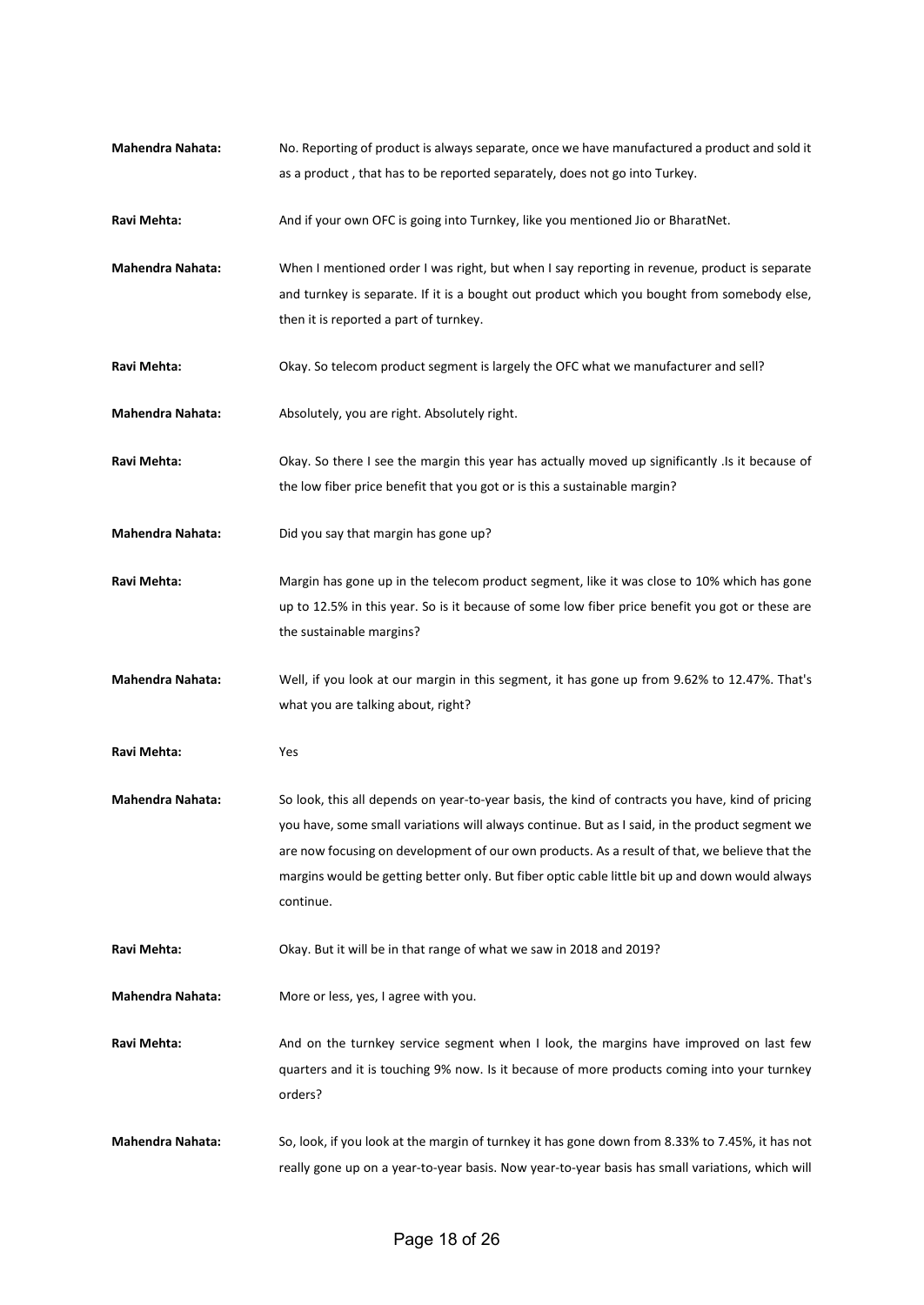continue. Sometimes it is couple of percentage up, sometimes is 1% down, but it is expected that it will continue in this range. Sometimes it may get better because once you have O&M revenue kicking in, that would be better only. So with O&M kicking in it may possibility be getting better only.

Ravi Mehta: And when can that happen, because O&M kicks in after one or two years of execution I believe.

**Mahendra Nahata:** It has started already, last year there was a Rs.51 crores of O&M. It is going to improve, every year. The O&M is going to increase.

**Moderator:** Thank you. The next question is from the line of Saket Kapoor from Kapoor Company. Please go ahead.

**Saket Kapoor:** The first question is, what kind of revenue are we looking for this year in terms of the execution, having a very strong order book?

**Mahendra Nahata:** I cannot give a forward-looking statement in terms of amount of revenue, but you can look at the order book of Rs.11,000 crores plus and you can look at contracts which are to be executed within a tenure of six to 18 months. You can yourself think that in what range the revenues are going to be.

Saket Kapoor: And sir, what do PO and APO stand for, I missed that terminology.

**Mahendra Nahata:** Purchase order, APO is advanced purchase order which is converted into PO once you submit bank guarantee.

**Saket Kapoor:** Okay. Sir, what were the average fiber cable prices say for last year for FY19?

**Mahendra Nahata:** No, you cannot say that, because fiber cables are of different kind. There are tens of types of fiber cables, so there is no average price of fiber cable as such. 288 fiber cable would be a different price and 12 fiber cable would be a different price. It may range from Rs.12,000 to Rs.250,000 per kilometer. So you cannot have a fiber optic cable price as such.

Saket Kapoor: And for the fiber if you could give what were the average prices for the last year in the international market just to gauge an idea how the price changes have taken place?

**Mahendra Nahata:** From \$7 a kilometer to \$4.5 a kilometer now.

**Saket Kapoor:** Sir, if I come to your P&L part, we find that the finance cost has gone up, is it because of the revenue mix or…?

**Mahendra Nahata:** No., finance cost has gone up !!!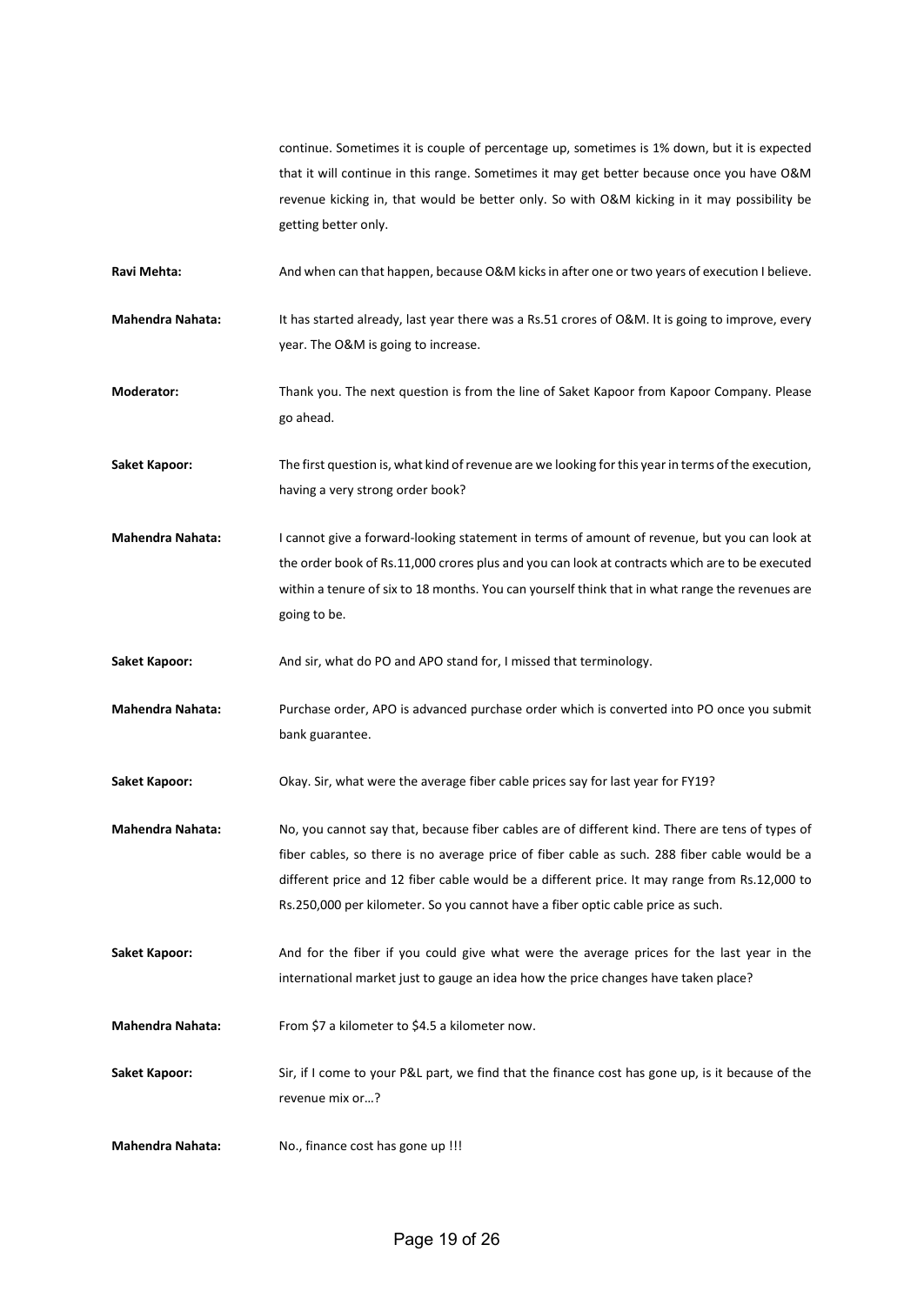| <b>Saket Kapoor:</b>    | Gone down sir, sorry. Why has the finance cost gone down from Rs.27 crores to Rs.18 crores,<br>and the employee cost have gone up?                                                                                                                                                 |
|-------------------------|------------------------------------------------------------------------------------------------------------------------------------------------------------------------------------------------------------------------------------------------------------------------------------|
| V. R. Jain:             | During the December quarter, there were certain facility charges for some of the facilities we<br>have a availed from banking system. Project specific facility in December 2018.So they are the<br>one-time facility charges.                                                     |
| <b>Mahendra Nahata:</b> | So that's why they were higher in Q3-FY18 and this was one-time charges which was not there<br>in the current quarter.                                                                                                                                                             |
| <b>Saket Kapoor:</b>    | Now, for an annualized basis, what kind of finance costs are we looking for in terms of the<br>percentage, in terms of revenue?                                                                                                                                                    |
| <b>Mahendra Nahata:</b> | If you look at the P&L of the last financial year 2019, it was Rs.77.94 crores and it is expected<br>to remain in this range only.                                                                                                                                                 |
| <b>Saket Kapoor:</b>    | You mean to say the absolute number or the percentage number?                                                                                                                                                                                                                      |
| Mahendra Nahata:        | I am talking about this in absolute number.                                                                                                                                                                                                                                        |
| <b>Saket Kapoor:</b>    | If you have more orders coming in which we do not know right now, if there are more orders<br>coming in and more working capital required to be arranged it may go up, but it will be in terms<br>of revenue it can go up in percentage.                                           |
| V. R. Jain:             | See, our debt equity is only 0.41.                                                                                                                                                                                                                                                 |
| <b>Mahendra Nahata:</b> | So there is a lot of leveraging potential in the Company. But, again, as I said, with the more<br>orders coming which are to executed in a quicker timeframe, more working capital is required.<br>Yes, it may go up. But otherwise, current level it is going to remain the same. |
| <b>Saket Kapoor:</b>    | Sir, for the order book break up you told that out of the Rs.11,000 crores 50% is towards the<br>defense part?                                                                                                                                                                     |
| <b>Mahendra Nahata:</b> | 55%                                                                                                                                                                                                                                                                                |
| <b>Saket Kapoor:</b>    | And that includes both the turnkey contracts and the telecom products mix altogether?                                                                                                                                                                                              |
| <b>Mahendra Nahata:</b> | Yes, its mix.                                                                                                                                                                                                                                                                      |
| Saket Kapoor:           | And if we have granular details of that 55%, how much will be distributed towards                                                                                                                                                                                                  |
| <b>Mahendra Nahata:</b> | I cannot, these are defense contracts. I cannot go in that much detail Mr. Kapoor. You would<br>appreciate.                                                                                                                                                                        |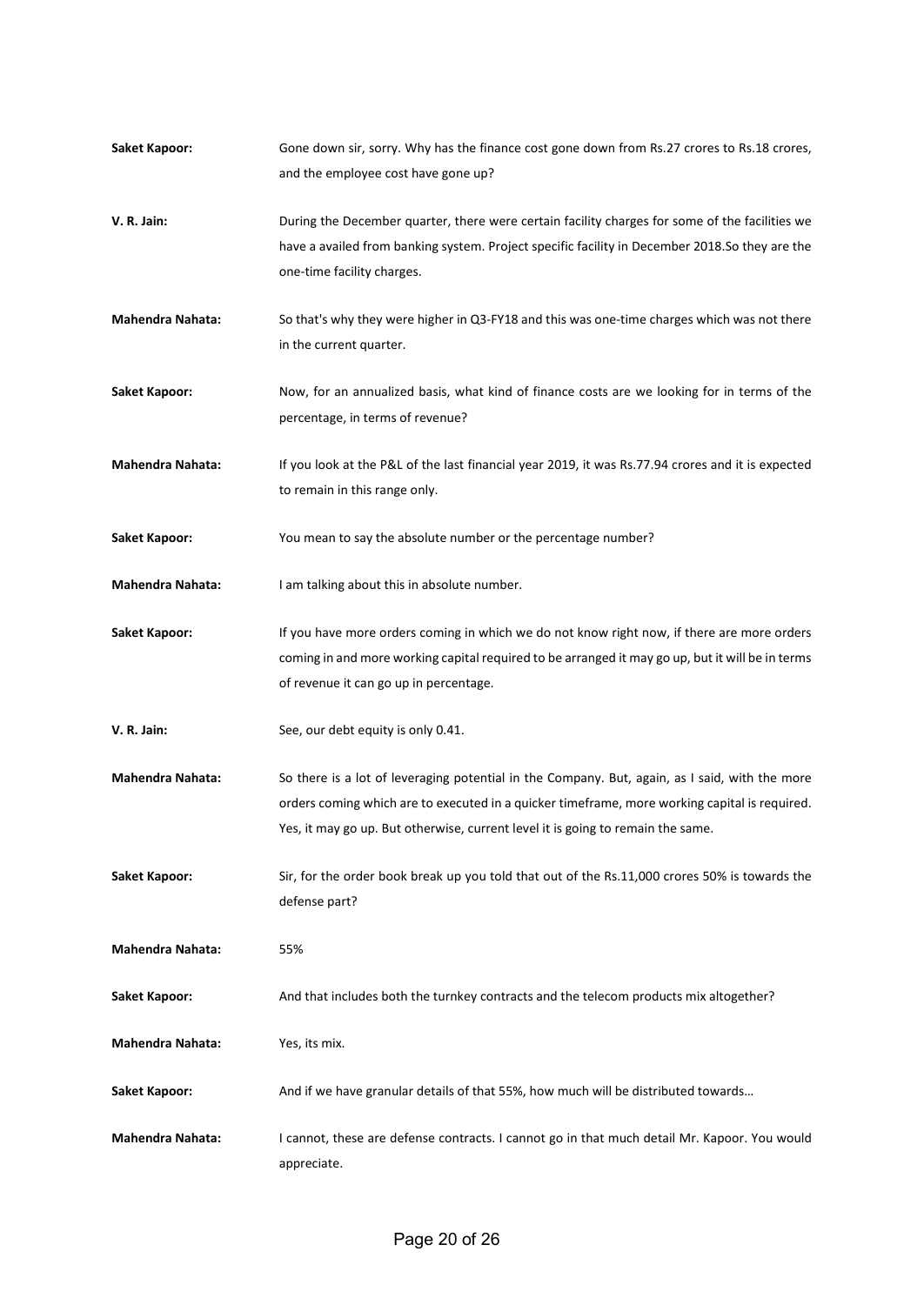| <b>Saket Kapoor:</b>    | Okay. But it will be totally on the cable part only I think?                                                                                                                                                                                                                                                                                                                                                                                                      |
|-------------------------|-------------------------------------------------------------------------------------------------------------------------------------------------------------------------------------------------------------------------------------------------------------------------------------------------------------------------------------------------------------------------------------------------------------------------------------------------------------------|
| <b>Mahendra Nahata:</b> | No. But I cannot go in more detail on the defense contracts.                                                                                                                                                                                                                                                                                                                                                                                                      |
| <b>Saket Kapoor:</b>    | Okay. Because it is a new avenue for us also, I think, how much have been the turnover for the<br>Company sir?                                                                                                                                                                                                                                                                                                                                                    |
| <b>Mahendra Nahata:</b> | It is a communication project and we have been in communication. Only that instead of civil<br>communication, it is defense communication.                                                                                                                                                                                                                                                                                                                        |
| Moderator:              | Thank you. The next question is from the line of Giriraj Daga from KM Visaria Family Trust.<br>Please go ahead.                                                                                                                                                                                                                                                                                                                                                   |
| Giriraj Daga:           | Sir, a few follow-ups. First of all, what is the global fiber capacity? You said demand is 600<br>million kilometers?                                                                                                                                                                                                                                                                                                                                             |
| <b>Mahendra Nahata:</b> | Demand was 600 million kilometers year, and that was kind of a capacity also. More or less the<br>capacity and the demand was equal. Normally capacity should be 20% additional so that always<br>you don't see 100% usage of capacity in the machines, normally you would take 85%, 90%. So<br>it was kind of a 10%, 20% lower than the demand that's why you could see the hike in the<br>prices. And capacity was getting increased. So that was the question? |
| Giriraj Daga:           | Yes, the question was that this 900 million kilometers also, what is the capacity increase<br>planned by already existing players?                                                                                                                                                                                                                                                                                                                                |
| <b>Mahendra Nahata:</b> | Right now, if you ask me, capacity was getting increased to 600 million kilometers to 700 million<br>kilometers or so. But right now people have stopped expanding because there is a temporary<br>slowdown, demand has gone down. But once this demand picks up, this capacity expansion<br>will again happen, it does not take much time. To expand fiber capacity is a one year's job.                                                                         |
| Giriraj Daga:           | Okay. Understood. Next sir, when I look at margin and cable, particular product level, the<br>margins have actually gone down in 4Q and that is the time only when we first started seeing<br>the pricing correction.                                                                                                                                                                                                                                             |
| <b>Mahendra Nahata:</b> | There is a reason of having that. Being on the conservative side, we had made certain provisions<br>which was amounting to about Rs.26 crores approx. during FY19. You are talking about OFC<br>alone, right?                                                                                                                                                                                                                                                     |
| Giriraj Daga:           | Sir, the product margin basically. Segment margin of telecom products - Rs.270 current revenue<br>and Rs.23 crores.                                                                                                                                                                                                                                                                                                                                               |
| <b>Mahendra Nahata:</b> | In fact, we had made some provisions which amounted to about Rs.10 crores in OFC segment,<br>which could be on account of some liquidated damages or sometime on account of different                                                                                                                                                                                                                                                                             |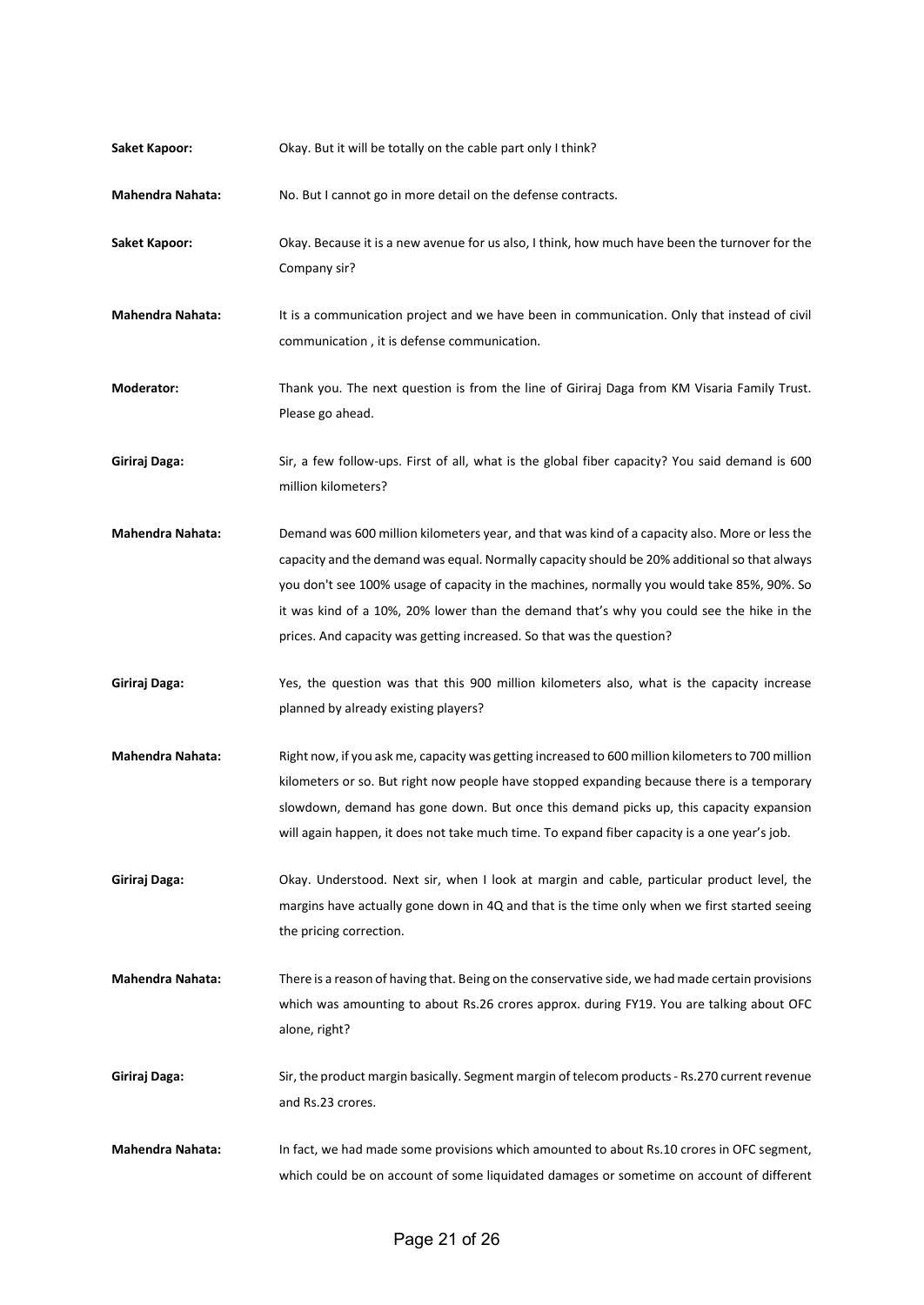things and all that. There has been a Rs.10 crores of provision on the conservative side, that's why you can see a bit decrease in the profit margin,

| Giriraj Daga:           | In 4Q only?                                                                                                                                                                                                                                                                                                                                                                                                                                                                                                                                                            |
|-------------------------|------------------------------------------------------------------------------------------------------------------------------------------------------------------------------------------------------------------------------------------------------------------------------------------------------------------------------------------------------------------------------------------------------------------------------------------------------------------------------------------------------------------------------------------------------------------------|
| <b>Mahendra Nahata:</b> | Yes, 4Q only. This is not going to be kind of repeated in next quarter. This is a year-end<br>provision.                                                                                                                                                                                                                                                                                                                                                                                                                                                               |
| Giriraj Daga:           | Okay. Next, you mentioned CAPEX of like Rs.110 crores you spent this year FY19, right?                                                                                                                                                                                                                                                                                                                                                                                                                                                                                 |
| <b>Mahendra Nahata:</b> | Yes, you are right.                                                                                                                                                                                                                                                                                                                                                                                                                                                                                                                                                    |
| Giriraj Daga:           | And Rs.150 crores would be spent in FY20?                                                                                                                                                                                                                                                                                                                                                                                                                                                                                                                              |
| <b>Mahendra Nahata:</b> | Yes, on the fiber, and which will be funded through Rs.110 crores of term loan and Rs.40 crores<br>of internal accruals. And out of Rs.110 crores we did last year, Rs.30 crores was funded through<br>term loan and Rs.80 crores was through internal accruals.                                                                                                                                                                                                                                                                                                       |
| Giriraj Daga:           | Okay. What is the other CAPEX?                                                                                                                                                                                                                                                                                                                                                                                                                                                                                                                                         |
| <b>Mahendra Nahata:</b> | Apart from this, there would be additional other CAPEX of Rs.40 crores.                                                                                                                                                                                                                                                                                                                                                                                                                                                                                                |
| Giriraj Daga:           | Okay, last question sir. In terms of interest cost if I look at, total we mentioned Rs.590 crores<br>of loan, last year it was lower. But still we had a Rs.90 crores of interest out go on a consol<br>basis.                                                                                                                                                                                                                                                                                                                                                         |
| V. R. Jain:             | No, it includes lot of things, it is not only the interest.                                                                                                                                                                                                                                                                                                                                                                                                                                                                                                            |
| Giriraj Daga:           | So if you can give the breakup, like out of that Rs.92 crores what was interest cost and what<br>was the other charges?                                                                                                                                                                                                                                                                                                                                                                                                                                                |
| V. R. Jain:             | That breakup we can provide you separately offline.                                                                                                                                                                                                                                                                                                                                                                                                                                                                                                                    |
| <b>Mahendra Nahata:</b> | We will provide it offline because it is finance charges, which includes LC opening charges, bank<br>guarantee charges. You know, in all business you have to provide a huge amount of bank<br>guarantee, there is earnest money deposits or performance guarantees which are for three<br>years. Since we have a three year guarantee, there is a huge amount of bank guarantee<br>commission we have to give. That is mandatory from the customer. So it includes finance<br>charges, which is the interest as well as the LC opening charges, and all those things. |
| Giriraj Daga:           | Just wanted to know what is the cost of debt?                                                                                                                                                                                                                                                                                                                                                                                                                                                                                                                          |
| <b>Mahendra Nahata:</b> | Roughly it is 10.75% to 11% average interest cost.                                                                                                                                                                                                                                                                                                                                                                                                                                                                                                                     |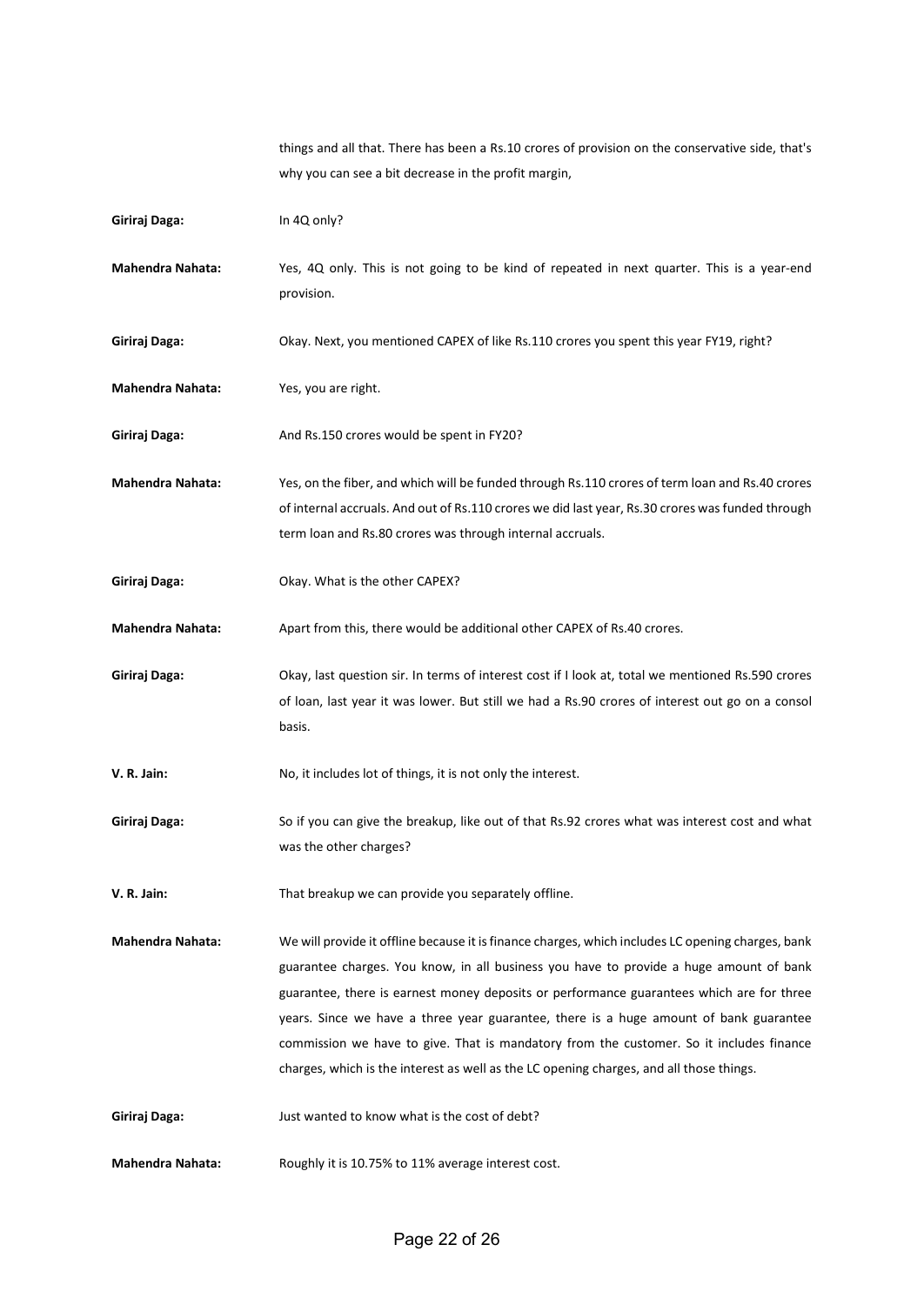| Moderator:              | Thank you. The next question is from the line Rishubh Vasa from Almondz Global Securities.<br>Please go ahead.                                                                                                                                                                                                                                                                                                                                                                                                                                                                                                                                                                                                                                                                                                                                                                                                                                                                                                                                                   |
|-------------------------|------------------------------------------------------------------------------------------------------------------------------------------------------------------------------------------------------------------------------------------------------------------------------------------------------------------------------------------------------------------------------------------------------------------------------------------------------------------------------------------------------------------------------------------------------------------------------------------------------------------------------------------------------------------------------------------------------------------------------------------------------------------------------------------------------------------------------------------------------------------------------------------------------------------------------------------------------------------------------------------------------------------------------------------------------------------|
| <b>Rishubh Vasa:</b>    | Sir, we have mentioned that these fiber prices have almost bottomed to around \$4. What gives<br>us the confidence that it may not go down further to say \$3, \$2.5?                                                                                                                                                                                                                                                                                                                                                                                                                                                                                                                                                                                                                                                                                                                                                                                                                                                                                            |
| <b>Mahendra Nahata:</b> | From that perspective, theoretically, it can go down. But if you look at the world market and<br>see what is happening, and what is the kind of demand coming at our level of \$4.5 dollars or<br>so, we don't expect it to go down further. But 10 cents or 20 cents correction may still be there,<br>but it's not going to be in dollar terms right now because that would be too much to expect.                                                                                                                                                                                                                                                                                                                                                                                                                                                                                                                                                                                                                                                             |
| <b>Rishubh Vasa:</b>    | Okay. And for this acquisition, what was the amount we have spent, Rs.2.5 crores?                                                                                                                                                                                                                                                                                                                                                                                                                                                                                                                                                                                                                                                                                                                                                                                                                                                                                                                                                                                |
| <b>Mahendra Nahata:</b> | Yes.                                                                                                                                                                                                                                                                                                                                                                                                                                                                                                                                                                                                                                                                                                                                                                                                                                                                                                                                                                                                                                                             |
| Rishubh Vasa:           | Including debt?                                                                                                                                                                                                                                                                                                                                                                                                                                                                                                                                                                                                                                                                                                                                                                                                                                                                                                                                                                                                                                                  |
| <b>Mahendra Nahata:</b> | Including repayment of loans taken by the company, and also the capital.                                                                                                                                                                                                                                                                                                                                                                                                                                                                                                                                                                                                                                                                                                                                                                                                                                                                                                                                                                                         |
| <b>Rishubh Vasa:</b>    | And we are investing another Rs.20 crores for the R&D facilities?                                                                                                                                                                                                                                                                                                                                                                                                                                                                                                                                                                                                                                                                                                                                                                                                                                                                                                                                                                                                |
| <b>Mahendra Nahata:</b> | In the capital of that company.                                                                                                                                                                                                                                                                                                                                                                                                                                                                                                                                                                                                                                                                                                                                                                                                                                                                                                                                                                                                                                  |
| Moderator:              | Thank you. The next question is from the line of Hardik Vyas from Economic Times. Please go<br>ahead.                                                                                                                                                                                                                                                                                                                                                                                                                                                                                                                                                                                                                                                                                                                                                                                                                                                                                                                                                            |
| <b>Hardik Vyas:</b>     | Sir. My follow-up question is, how are we facing the debtors staying up? Are we having any<br>issues with the government, BSNL orders that we have, payment issues, are we facing anything<br>like that?                                                                                                                                                                                                                                                                                                                                                                                                                                                                                                                                                                                                                                                                                                                                                                                                                                                         |
| <b>Mahendra Nahata:</b> | Yes, debtors have increased in terms of increase in revenue only. As a percentage, you would<br>see that they have not increased beyond the increase in revenue. Now coming to - are we<br>facing any problems? My answer is, no. In general, no. Our major customer was Reliance Jio<br>last year as you saw 50:50 revenue, you don't have any problem in Jio. Payments come in time.<br>And then in terms of BSNL there are two kinds of orders we have, one is defense which comes<br>through but payment is not from BSNL, payment comes from DoT, because these are the<br>contracts which have been awarded against network spectrum project where funding is done<br>by DoT out of. the spectrum money they receive out of the spectrum vacated by defense<br>services. So there is no dearth of money there. Money comes from DoT and it is available in<br>time without any delay than what has been projected in our cash flows. It is coming on time.<br>There are some delays in terms of orders by BSNL for itself. But in recent past, we have not |
|                         | participated in any such order. We have not taken any such order in recent past and we are                                                                                                                                                                                                                                                                                                                                                                                                                                                                                                                                                                                                                                                                                                                                                                                                                                                                                                                                                                       |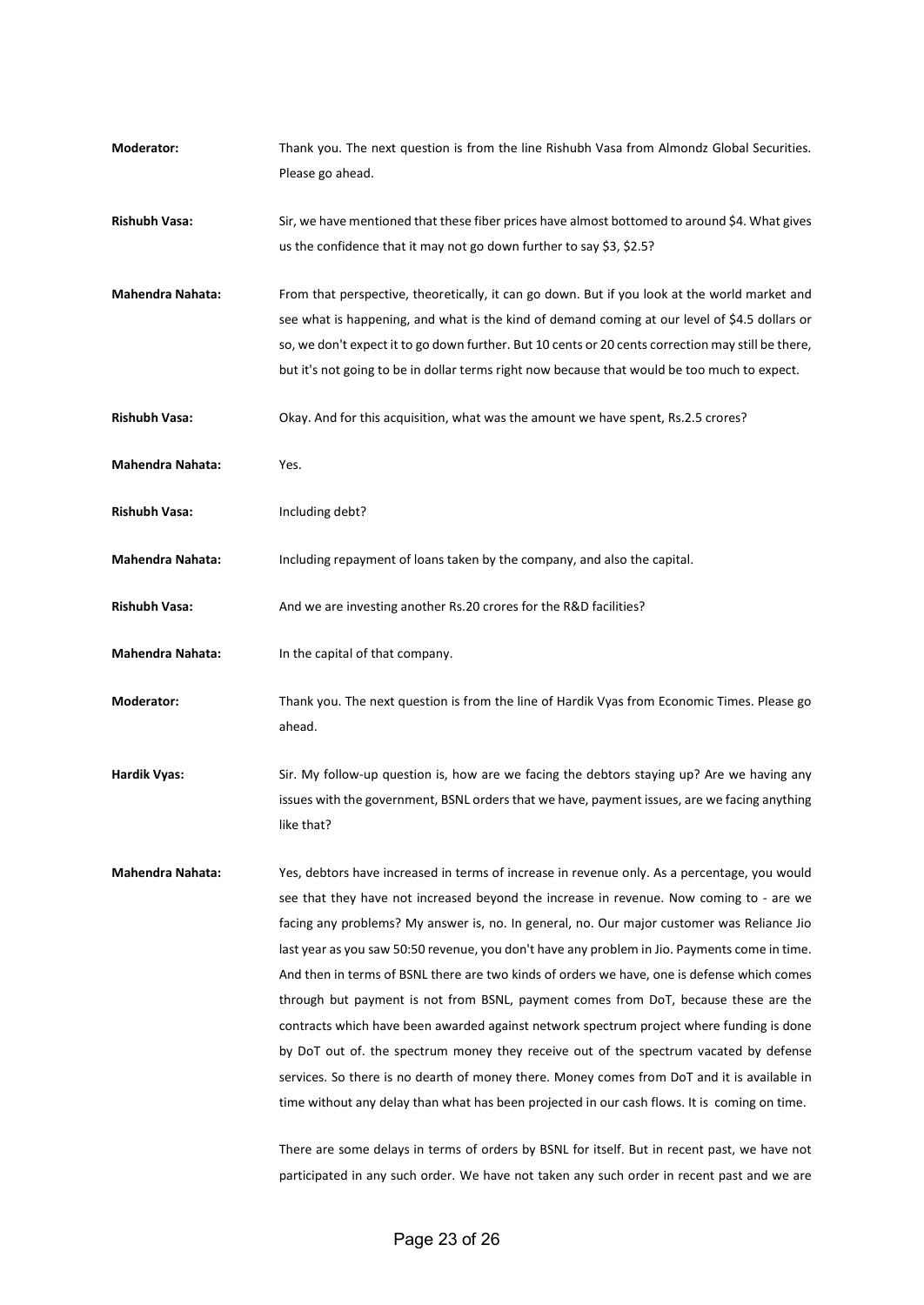not planning to take any such orders in future also, unless the cash flow position of BSNL itself improves. So currently there is a backlog of about Rs.70 crores in that segment.

| <b>Hardik Vyas:</b>     | Okay. So Rs.70 crores, that's all?                                                                                                                                                                                                                                                                                                                                                                                                                                                                                                                                                                                                                                          |
|-------------------------|-----------------------------------------------------------------------------------------------------------------------------------------------------------------------------------------------------------------------------------------------------------------------------------------------------------------------------------------------------------------------------------------------------------------------------------------------------------------------------------------------------------------------------------------------------------------------------------------------------------------------------------------------------------------------------|
| Mahendra Nahata:        | That's all, that is the only backlog we have.                                                                                                                                                                                                                                                                                                                                                                                                                                                                                                                                                                                                                               |
| <b>Hardik Vyas:</b>     | Okay. Sir, second question and the last one from my side is, what is the size of tenders that we<br>have bid for the next year?                                                                                                                                                                                                                                                                                                                                                                                                                                                                                                                                             |
| <b>Mahendra Nahata:</b> | There are different tenders. Total if I put together, they may be, I don't have a number right<br>now, but they may be a few thousand crores. Some Rs.8,000 - 10,000 crores I don't have the<br>correct number right now. If you wish I can provide, but they may be in that range.                                                                                                                                                                                                                                                                                                                                                                                         |
| <b>Hardik Vyas:</b>     | Okay. So considering it is Rs.8,000 crores, Rs.9,000 crores, our hit rate would be in addition to<br>50% or?                                                                                                                                                                                                                                                                                                                                                                                                                                                                                                                                                                |
| <b>Mahendra Nahata:</b> | Hardik, I cannot say that. That is too much to say.                                                                                                                                                                                                                                                                                                                                                                                                                                                                                                                                                                                                                         |
| Moderator:              | Thank you. The next question is from the line of Dipak Gupta from Aryan Shares and<br>Stockbrokers. Please go ahead.                                                                                                                                                                                                                                                                                                                                                                                                                                                                                                                                                        |
| Dipak Gupta:            | Sir, I am seeing some trade receivables have increased around 30% from last year to this year.<br>And as in continuation to previous question, is there any default on the BSNL projects?                                                                                                                                                                                                                                                                                                                                                                                                                                                                                   |
| <b>Mahendra Nahata:</b> | No, there are no defaults. There are some delays but there are no defaults. 30% increases<br>against 46% increase in revenue. So it has to increase. But there are not default as such. And<br>you don't expect any bad debts also, Out of question. There are delays, of course. You can<br>expect some delays in some cases of the customers but they are long -term customer. You have<br>to bear with that for some point of time when the situation is not that important, not that good<br>for them. But if you look on overall basis, our debtors have come down from 142 days to 125<br>days in the last year, it is better than FY18, it is not worse, its better. |
| Dipak Gupta:            | So, mainly, so there is no provisioning done for the BSNL so it is?                                                                                                                                                                                                                                                                                                                                                                                                                                                                                                                                                                                                         |
| <b>Mahendra Nahata:</b> | There is no question of any provisioning. If we have to do provisioning of BSNL then there is<br>problem with Government of India.                                                                                                                                                                                                                                                                                                                                                                                                                                                                                                                                          |
| Moderator:              | Thank you. We take the last question, which is from the line of Sanjay Shah from Alpha Line<br>Wealth Advisors. Please go ahead.                                                                                                                                                                                                                                                                                                                                                                                                                                                                                                                                            |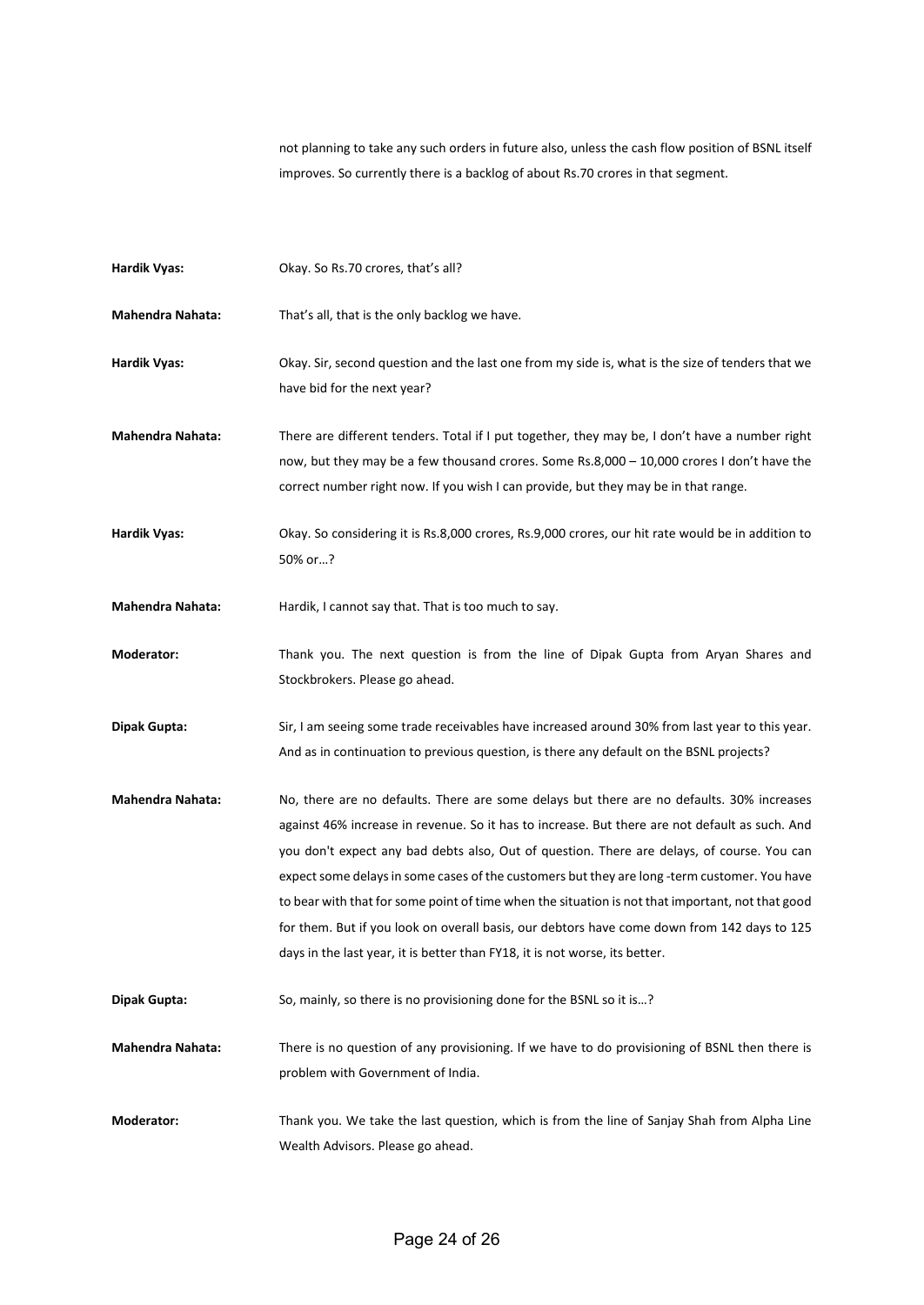| Sanjay Shah:            | Sir, when we are going to start our first commercial production of these new fiber lines, 6.4<br>million?                                                                                                                                                                                                                                                                                                                                                                                                                                                                                                                                                                                                                                                                                                                                                                                                                                                                                                            |
|-------------------------|----------------------------------------------------------------------------------------------------------------------------------------------------------------------------------------------------------------------------------------------------------------------------------------------------------------------------------------------------------------------------------------------------------------------------------------------------------------------------------------------------------------------------------------------------------------------------------------------------------------------------------------------------------------------------------------------------------------------------------------------------------------------------------------------------------------------------------------------------------------------------------------------------------------------------------------------------------------------------------------------------------------------|
| <b>Mahendra Nahata:</b> | Expected in November.                                                                                                                                                                                                                                                                                                                                                                                                                                                                                                                                                                                                                                                                                                                                                                                                                                                                                                                                                                                                |
| Sanjay Shah:            | November this year?                                                                                                                                                                                                                                                                                                                                                                                                                                                                                                                                                                                                                                                                                                                                                                                                                                                                                                                                                                                                  |
| <b>Mahendra Nahata:</b> | Yes.                                                                                                                                                                                                                                                                                                                                                                                                                                                                                                                                                                                                                                                                                                                                                                                                                                                                                                                                                                                                                 |
| Sanjay Shah:            | Sir, now my last question is regarding we have really grown very well on revenue side, order<br>book side, balance sheet side, even our rating has been improved, but we see our margins are<br>being slightly lower or stable since last many years. So, can you explain what you see that<br>further, as you said that it is going to be better, but can we see that sizable good margins<br>coming forward?                                                                                                                                                                                                                                                                                                                                                                                                                                                                                                                                                                                                       |
| <b>Mahendra Nahata:</b> | Sanjay, it would be too much for me to say that they are going to increase and when they would<br>increase. But I can only tell you that revenue is increasing and as a result of that, some<br>advantage of quantities and size and capacities will come in. So that should help. Our new<br>product development, which would have a better margins than normal turnkey contracts and<br>all those kind of things, is expected to increase our profit margins in terms of percentages. And<br>certain contracts sometime are more profitable than the other, that can also contribute to<br>increase in profit margin. But I am not making any forward looking statement on that. I am just<br>saying that company is continuously striving to increase its profit margins, is focused on<br>product development, new products, focused on increasing the revenue, not that much<br>increasing expenses. They should all contribute to better profit margins. It can only be expected<br>for anybody and everybody. |
| Sanjay Shah:            | No, why I am stressing on this is because when we were a Rs.1,000 crores turnover company,<br>we were doing around 12% plus EBITDA margin. The moment we will start growing, our EBITDA<br>margins starts falling. So I was of the view that, was it possible for us to come to that level what<br>we have been doing previously?                                                                                                                                                                                                                                                                                                                                                                                                                                                                                                                                                                                                                                                                                    |
| <b>Mahendra Nahata:</b> | Look we are definitely striving to reach to that level. We have more than doubled our EBIDTA<br>from Rs.214 crores in FY2017 to Rs.458 Crores in FY19.                                                                                                                                                                                                                                                                                                                                                                                                                                                                                                                                                                                                                                                                                                                                                                                                                                                               |
| Moderator:              | Thank you. I now hand the conference over to Mr. Mahendra Nahata of Himachal Futuristic<br>Communications Limited for closing comments.                                                                                                                                                                                                                                                                                                                                                                                                                                                                                                                                                                                                                                                                                                                                                                                                                                                                              |
| <b>Mahendra Nahata:</b> | Well, I am really thankful to all the participants that they took active interest in our call. There<br>were a lot of questions which encourages me. More questions, I get happier and I feel to<br>answer them. So I thank all of you to have participated in the conference. And if you have                                                                                                                                                                                                                                                                                                                                                                                                                                                                                                                                                                                                                                                                                                                       |